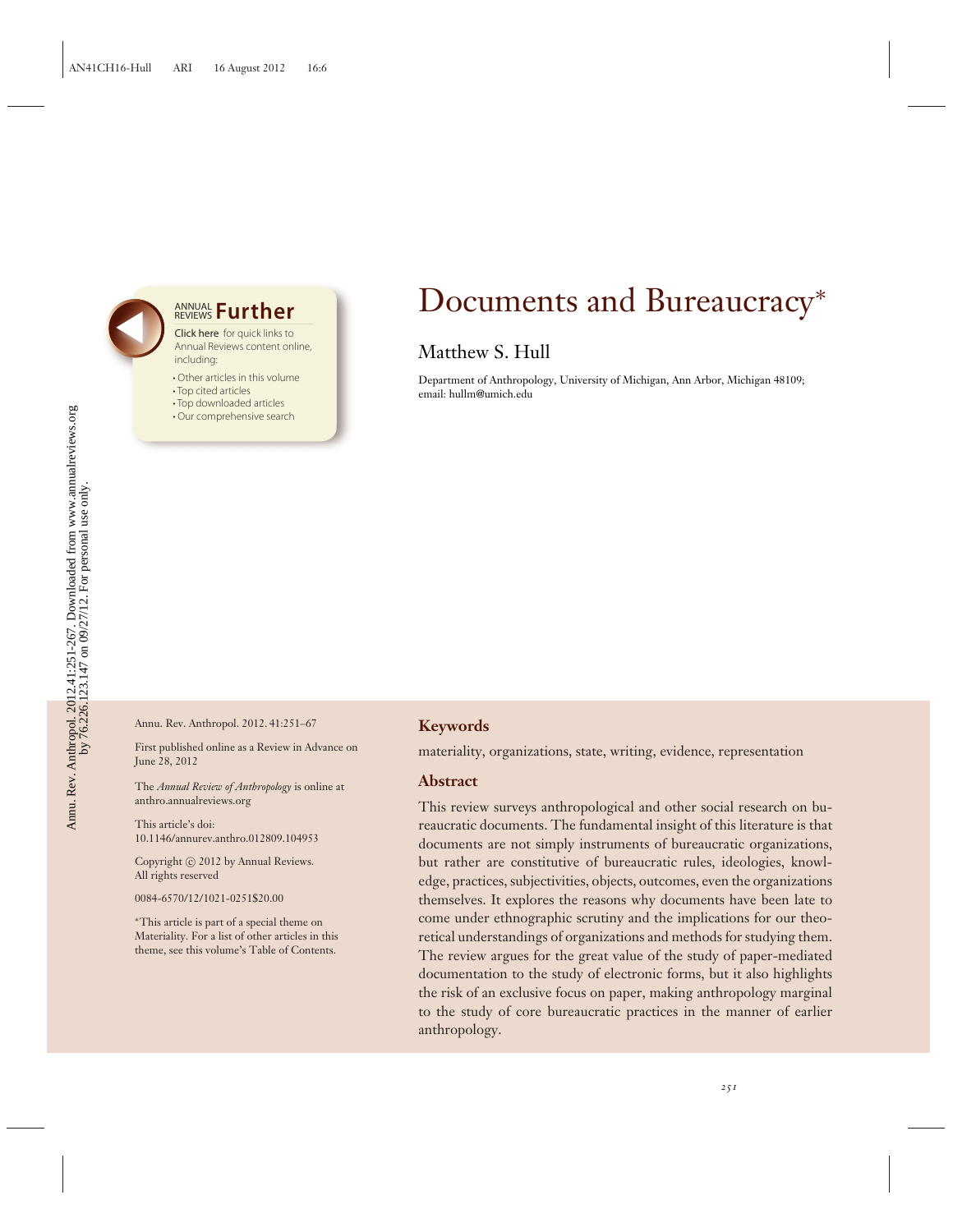#### **INTRODUCTION**

Most social science accounts of bureaucracy have emphasized administrative organization, discourse, norms, rules, and informal behavior. The centrality of writing to formal organizations has been recognized in Western social thought since at least the mid-eighteenthcentury, when the French political economist Jean Claude Marie Vincent de Gournay coined the derisive term "bureaucracy," rule by writing desk. Writing and documents have long been of interest within sociology studies of formal organization (Harper 1998, pp. 13–47). But Ben Kafka's (2009) observation regarding historians is equally true of anthropologists: Until recently, they have "discovered all sorts of interesting and important things looking *through* paperwork, but seldom paused to look *at* it" (p. 341, emphasis in original).

Bureaucratic documents have not received much attention from anthropologists for a few reasons. First, the traditional social science division of labor left formal organizations to sociologists, political scientists, and economists (Pletsch 1981) while anthropologists concentrated on nonmodern, small-scale societies that were seen to operate without or independent of formal organizations. Lévi-Strauss's (1973 [1955]) account of his encounter with the Nambikwara chief, whom he had given paper and pencil, captures a conventional anthropological view of the salience of writing in such societies. The chief made a "list" of wavy lines and pretended to read from it and inventory the objects the anthropologist was to exchange. For Lévi-Strauss (1973[1955], p. 296), this "farce" dramatized writing as an alien form, a form the chief could use to show "he was in alliance with the white man and shared his secrets." Grappling with the anthropology of civilizations and colonialism, some anthropologists began addressing the role of documents in village and tribal life as early as the 1950s (Cohn 1987, Fallers 1950), but ethnographies have usually focused on those affected by bureaucracies rather than what goes on in the office (Bernstein & Mertz 2011, Hoag 2010).

Second, when anthropologists turned to the investigation of formal organizations in the 1920s and 1930s, they brought with them the analytic tools and empirical emphases developed through the study of lineages, clans, age sets, chiefs, and big men. W. Lloyd Warner, as a student of Radcliffe-Brown, contributed to the extension of ethnographic methods to industrial organizations and the discovery of "informal relations" (such as friendships, enmities, and ad hoc work arrangements) in the famous Hawthorne Western Electric Study in the 1920s and 1930s (Schwartzman 1993). This anthropological emphasis on everyday activities within structures of rules and formal roles continued, and as late as 1980, Britan & Cohen (1980) saw the task of an anthropology of organizations as laying bare the informal structures of bureaucracy. In the 1980s, ritual, informal relations, and more recent concerns such as gender, anomalous classification (Haines 1990), attitudes (Herzfeld 1992), storytelling and meetings (Schwartzman 1989), and cultural ideologies specific to particular organizations or to bureaucratic order in general (Handelman 1981, Sampson 1983) were bundled together within the concept of "organizational culture" (Schwartzman 1993, Wright 1994). Documents have received little attention because they are the main mechanism and dominant emblem of the formal dimension of bureaucracy.

Third bureaucratic records, which Bruno Latour (1990, p. 54) has called "the most despised of ethnographic objects," have often been overlooked as a problem in their own right because anthropologists produce and use documents in much the way their subjects of study do (Riles 2006b, p. 79). The problem today is not that the natives' writing is out of place and farcical, but rather that it is often too like our own. To Britan & Cohen (1980, p. 23) organizational records looked like ethnographic notes in the raw: "Unlike traditional field subjects, formal organizations generate large quantities of written records-logs, calendars, memos, minutes, plans, reports... . This record is the observer's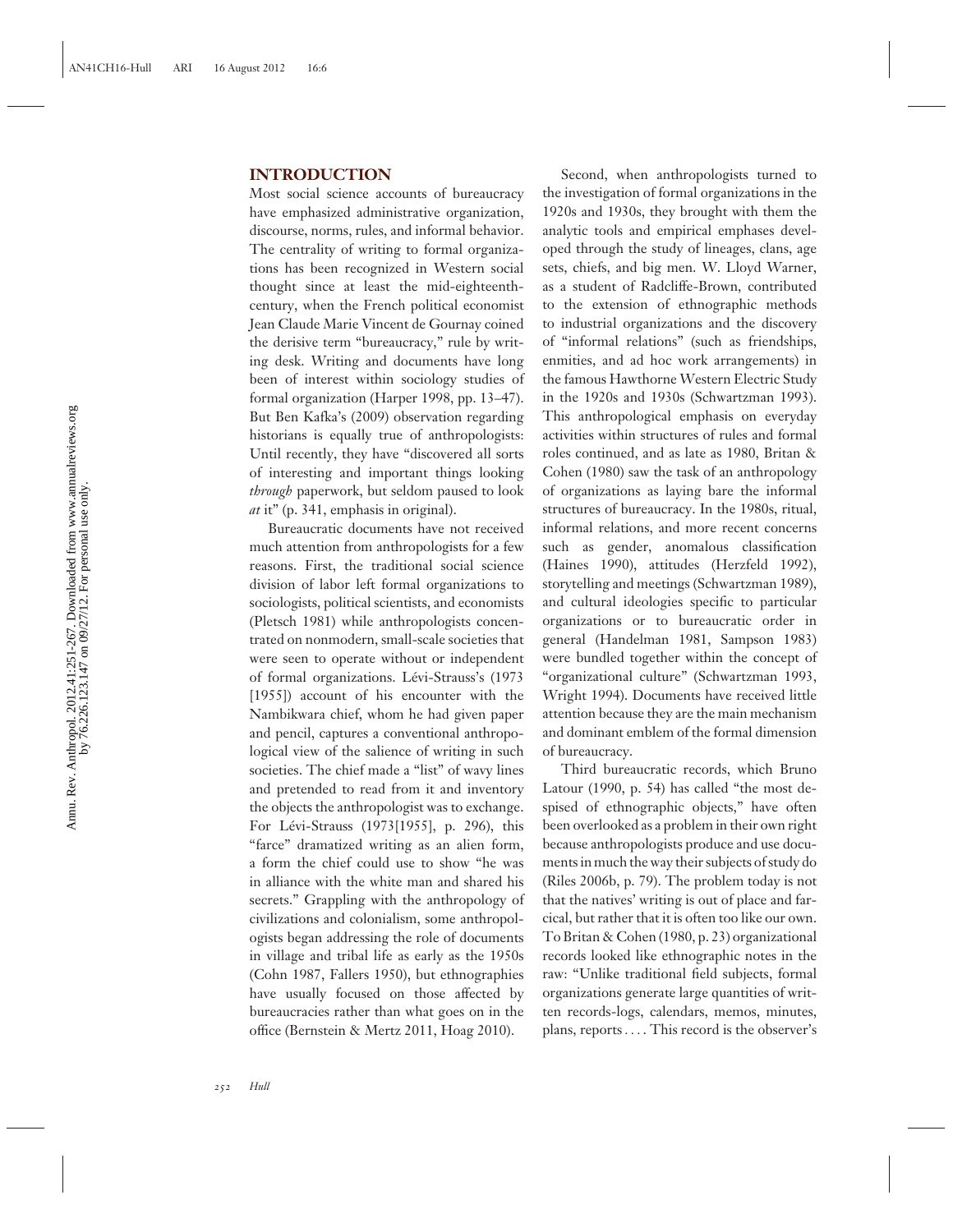Annu. Rev. Anthropol. 2012.41:251-267. Downloaded from www.annualreviews.org<br>by  $76.226.123.147$  on 09/27/12. For personal use only. Annu. Rev. Anthropol. 2012.41:251-267. Downloaded from www.annualreviews.org by 76.226.123.147 on 09/27/12. For personal use only.

basic account of social life in the organization. Its analysis and comparison with other documentary records and interviews about organizational activity provide the basis for an ethnographic depiction." Documents and "their consequences remain, in large part because of their very ordinariness, analytically invisible" (Brenneis 2006, p. 42).

Finally, documents have also been overlooked because it is easy to see them as simply giving immediate access to what they document. The denial of the mediating role of documents, the "politics of immediation" (Mazzarella 2006), is a tactic of power and authority, with dematerialized views of textual mediation underwriting claims of transparency (Silverstein & Urban 1996). However, the invisibility of documents is also a phenomenological quality of mediators more generally. There is a "tendency of media to disappear in the act of mediation ... to redirect attention to what is being mediated" (Eisenlohr 2011, p. 44). To restore analytically the visibility of documents, to look at rather than through them, is to treat them as mediators, things that "transform, translate, distort, and modify the meaning or the elements they are supposed to carry" (Latour 2005, p. 39). Just as discourse has long been recognized as a dense mediator between subjects and the world, newer anthropological scholarship on bureaucratic documents treats them not as neutral purveyors of discourse, but as mediators that shape the significance of the signs inscribed on them and their relations with the objects they refer to.

Anthropologists are skeptical when questions of evidence are concerned, highlighting the mediations that saturate the production of facts. Recent scholarship has shown how bureaucratic documents are produced, used, and experienced through procedures, techniques, aesthetics, ideologies, cooperation, negotiation, and contestation. But this skepticism collides not only with classic accounts of documentation (e.g., Blau 1955, Crozier 1967, Weber 1978), but also with the understanding of many bureaucrats. Many producers of documents,

much like scientists (Hoag 2011), claim to represent or engage with autonomous entities, realities "in the world" independent from the processes through which they are produced. Suzanne Briet (2006, p. 10), a pioneering theorist of documents, in answer to the question "What is documentation?" argued that a document must have been "preserved or recorded toward the ends of representing, of reconstituting, or of proving a physical or intellectual phenomenon." So it is not surprising that one of the main themes running through the anthropological work on bureaucratic documents is to what extent or in what way is the efficacy of bureaucratic texts due to their capacity to represent, to stand for something else. How are documents, as Brian Cantwell Smith (1996) puts it, "*about* or *oriented toward* some other entity, structure, or patch of the world" (p. 13, emphasis in original).

This article reviews the scholarly emphasis on two complementary problems in the "ethnography of documents" (Harper 1998): administrative control and the construction of subjects, objects, and socialities. The review does not attempt to define what a document is (Buckland 1997, Frohmann 2009) or distinguish bureaucratic from nonbureaucratic documents. Rather, it discusses the role of artifacts that anthropologists and other users of them take to be documents in processes they take to be bureaucratic. The fundamental insight of this literature is that documents are not simply instruments of bureaucratic organizations, but rather are constitutive of bureaucratic rules, ideologies, knowledge, practices, subjectivities, objects, outcomes, and even the organizations themselves. A central theme in this literature is materiality. As part of a general rehabilitation of artifacts in the social sciences and humanities, bureaucratic "texts" have regained their materiality. Bureaucratic discourses are no longer understood as semiotic constructions ("texts") abstracted or abstractable from their material vehicles—files, forms, reports, graphs, and so forth. The works under consideration explore the relations among materiality and technology, genres and forms, as well as practices.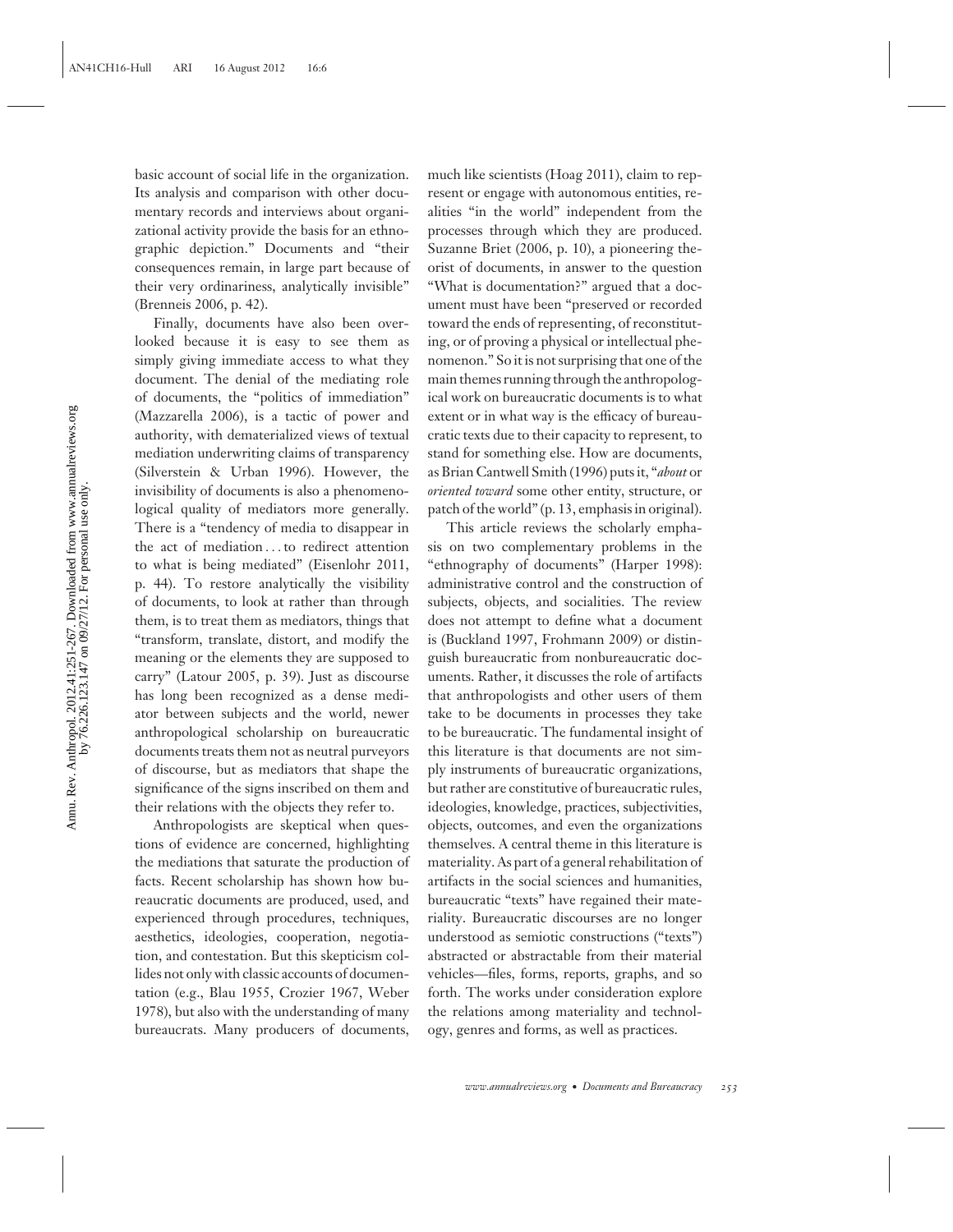#### **BEYOND REPRESENTATION**

Rendering bureaucratic documents into ethnographic objects by exoticizing them is commonly criticized (see Riles 2000, Sampson 1983). Nevertheless, in much of the work on documents, there is a familiar anthropological emphasis on the unfamiliar, on the aspects of documents that are less prominent in Euro-American institutions. The ethnographic epiphany that documents are something different from or more than what they say is common in this literature (Garfinkel 1967, Hetherington 2008, Hull 2012, Reed 2006, Riles 1998). In particular, many works downplay the salience of "content" (Brenneis 2006, Elyachar 2006, Li 2009), facts (Hull 2003, Maurer 2005), knowledge (Boyer 2003, Strathern 2006), information (Garfinkel 1967, Hetherington 2008, Reed 2006), "semantics" (Reed 2006), "purposeful expression" (Pellegram 1998, p. 103), and "meaning" (Riles 1998). These terms are not all coincident, but the basic point is to analyze documents as something other than or more than instruments of "representation" conceptualized in terms of denotation and reference (Lyons 1995). This argument is implicit in the very characterization of bureaucratic forms of documentation as "documents" rather than as "texts" or "representations" to be interpreted (Riles 1998). The move away from representation is partly motivated by a recognition that this dimension of bureaucratic documents has been well addressed by earlier work on discourse, oriented by Foucault, that focused on how representations construct their objects (Cohn 1987, Escobar 1994, Ferguson 1994, Malkki 1995, Mitchell 2002, Scott 1998). But it is also an effort to avoid approaching documents through what Woolard (1998, p. 13) describes as "a tendency to see reference or propositionality as the essence of language" within European language communities and especially bureaucratic arenas (Brenneis 2006, Guillory 2004). Anthropologists have become even more suspicious of this view of language as it has been taken up in contemporary "transparency programs" (Mazzarella 2006; Strathern 2000a,b, 2006).

Most accounts replace the focus on representation with a concentration on genre, material qualities, and sociotechnical processes of production and circulation. New approaches to materiality and sociotechnical process (Appadurai 1986, Gell 1998, Henare et al. 2006, Latour 1999, Miller 1987, 2005; Strathern 1999) have opened the space to explore the socially consequential role of documents as something other than "fetishes," objects misrecognized as powerful (but see Gordillo 2006). Goody (1986) was the first anthropologist to address comprehensively the role of writing in relation to organizations. His argument that this "mode of communication" played a determinative role in shaping the structure and functioning of organizations has been widely challenged. More relevant here is that by approaching bureaucratic writing from within the orality/literacy framework (Ong 1982), he concentrated on the material characteristics of written texts that distinguish them from speech, especially physical perdurance. Outside of his orality/literacy problematic, newer work explores a broader range of document qualities in relation to the discourses and other social actions they mediate: the paper quality (Komito 2009, Pellegram 1998), typefaces ( Jacob 2007), mode of inscription (Cody 2009, Hull 2003), organization of graphic space (Brenneis 2006, Riles 2000), physical composition and compilation (Feldman 2008, Hull 2012, Komito 2009), and non- or paralinguistic signs such as brackets (Riles 2006b), bullet points ( Jacob 2007, Strathern 2006), signatures (Cody 2009), stamps (Hetherington 2008), and letterheads (Sharma & Gupta 2006).

Within this consensus on the centrality of materiality, we can distinguish three different approaches to how humans encounter documents that emphasize aesthetics, affect or emotion, or signs. In some empirical accounts, one or another of these approaches is predominant or even exclusive; in other work, they are combined. All these approaches are variously used to address the problems of administrative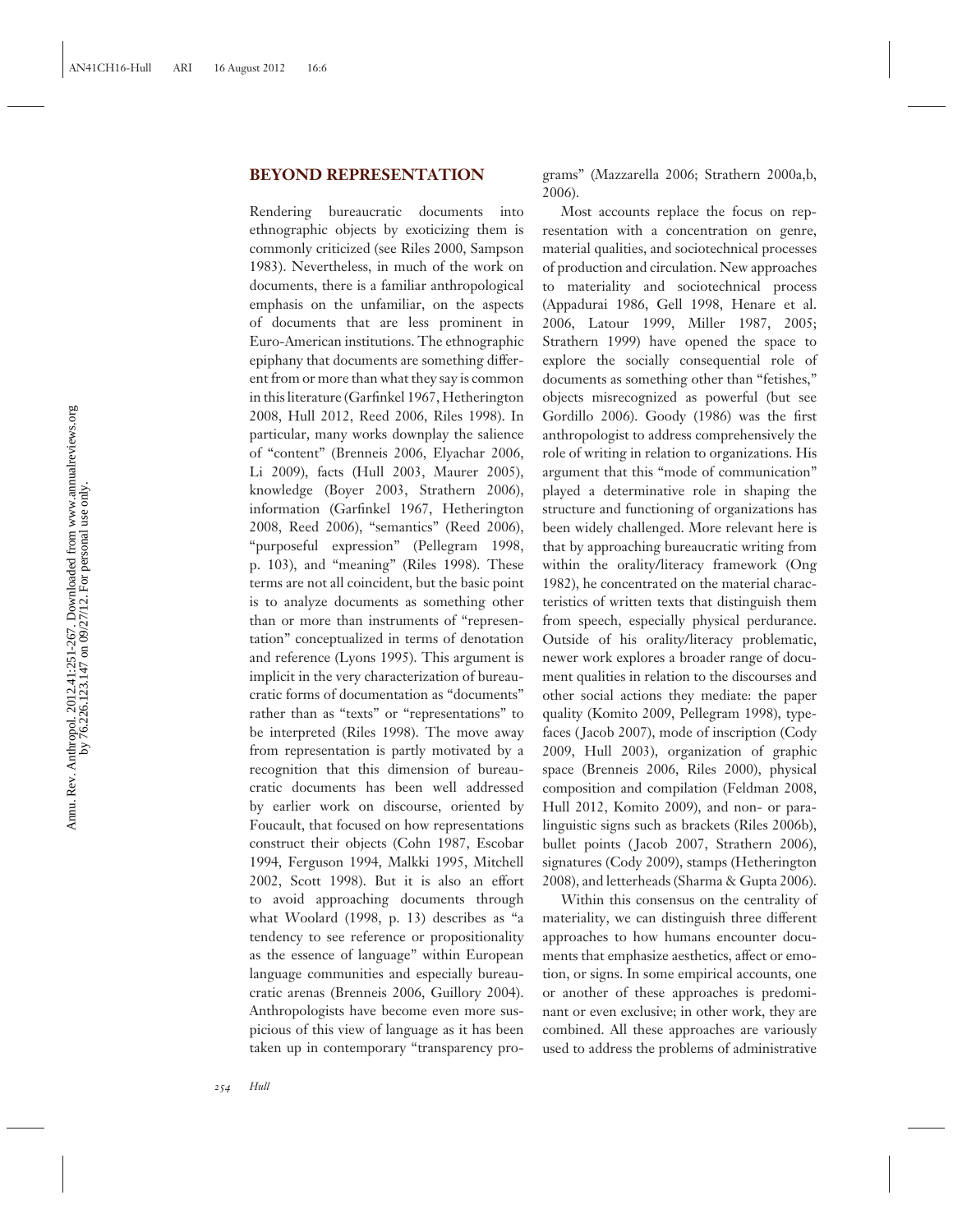control and the construction of entities, which I discuss in the next two sections.

The aesthetics approach emphasizes the role of bundles of document features, including rubrics of classification and graphic elements such as paragraphs, tables, subtitles, fonts, margins, and bullets. Riles (1998, 2000) drew on Bateson's (1980, p. 8) characterization of the aesthetic as responsiveness to "the pattern which connects" and Strathern's (1991, p. 10) as the "the persuasiveness of form, the elicitation of a sense of appropriateness." Riles argued that negotiators at a United Nations conference measured success not by getting the document to convey what they wanted or even any sort of "transparent meaning," but by satisfying "the aesthetics of logic and language" (1998, p. 386), the appropriate "nonrepresentational patterning" (2000, p. 78). Others have extended this aesthetic approach to a range of other kinds of documents such as reports on microentrepreneurs (Elyachar 2006), informed consent forms ( Jacob 2007), and prisoner intake forms (Reed 2006). The aesthetic forms of bureaucratic documents are seen as "self-contextualizing" and "self-analyzing," and therefore describable without resorting to contextualizing moves (Latour 1999, pp. 91–92), that is, without placing them in relation to social settings and institutional goals outside the documents themselves (Reed 2006, Riles 2000). This emphasis on the form of documents converges with basic characterizations of bureaucracy as sociality organized by form (Handelman 1981).

If the aesthetics approach highlights the way users of documents respond to their patterns, other authors characterize how people encounter documents in terms of affect or emotion. Weber (1978, p. 975) argued that "[b]ureaucracy develops more perfectly, the more it is 'dehumanized,' the more completely it succeeds in eliminating from official business love, hatred, and all purely personal, irrational, and emotion elements." Taking this as the bureaucratic standard, Fuglerud (2004) found bureaucracy working very well in the Norwegian immigration agency that minimizes the "emotional element" of bureaucracy by focusing on the "case" as materialized in folders of documents rather than in a "person or an individual life story" (p. 36). But documents themselves can provoke anxieties in bureaucrats required to write on controversial matters (Hull 2003) or when the limits of their categories become apparent to them (Stoler 2009).

But most of the work addressing affect is about the people who are documented or undocumented, rather than those who do the documenting. Navaro-Yashin (2007, p. 95) is interested in "documents' messy and excessive potentialities, the multiple and contingent affects which they engender in their holders and transactors" within different legal regimes and social situations, including fear and panic, insecurity, nervousness, and tentativeness (see also Das & Poole 2004a,b; Kelly 2006). The subjects of documents themselves also attempt to provoke affects such as shame or pity in the addressees of their documents by contravening the conventions of emotionally evacuated bureaucratic discourse (Cody 2009, Hull 2012).

If the aesthetics approach concentrates on form, and if attention to affect draws analysis to moments of encounter with documents, the problem for work oriented to signs is the way documents link to people, places, things, times, norms, and forms of sociality. Authors taking this broad approach do not methodically eschew engagement with the denotation of documents, emphasizing the interplay between form and content (Brenneis 2006) and cautioning us against reifying a form/content distinction (Feldman 2008, p. 47). However, analysis usually focuses on indexical and (nondenotational) symbolic relations. Sometimes there is an implied economy of denotational and indexical significance, such that authors foreclose the salience of the denotation of a document to clear the way for other readings. Sharma & Gupta (2006, p. 12), for example, argued that the importance of "observing the correct bureaucratic rule" is evidenced by the divergence of documentation from the reality it purports to represent, as in their example of a supervisor accusing a subordinate of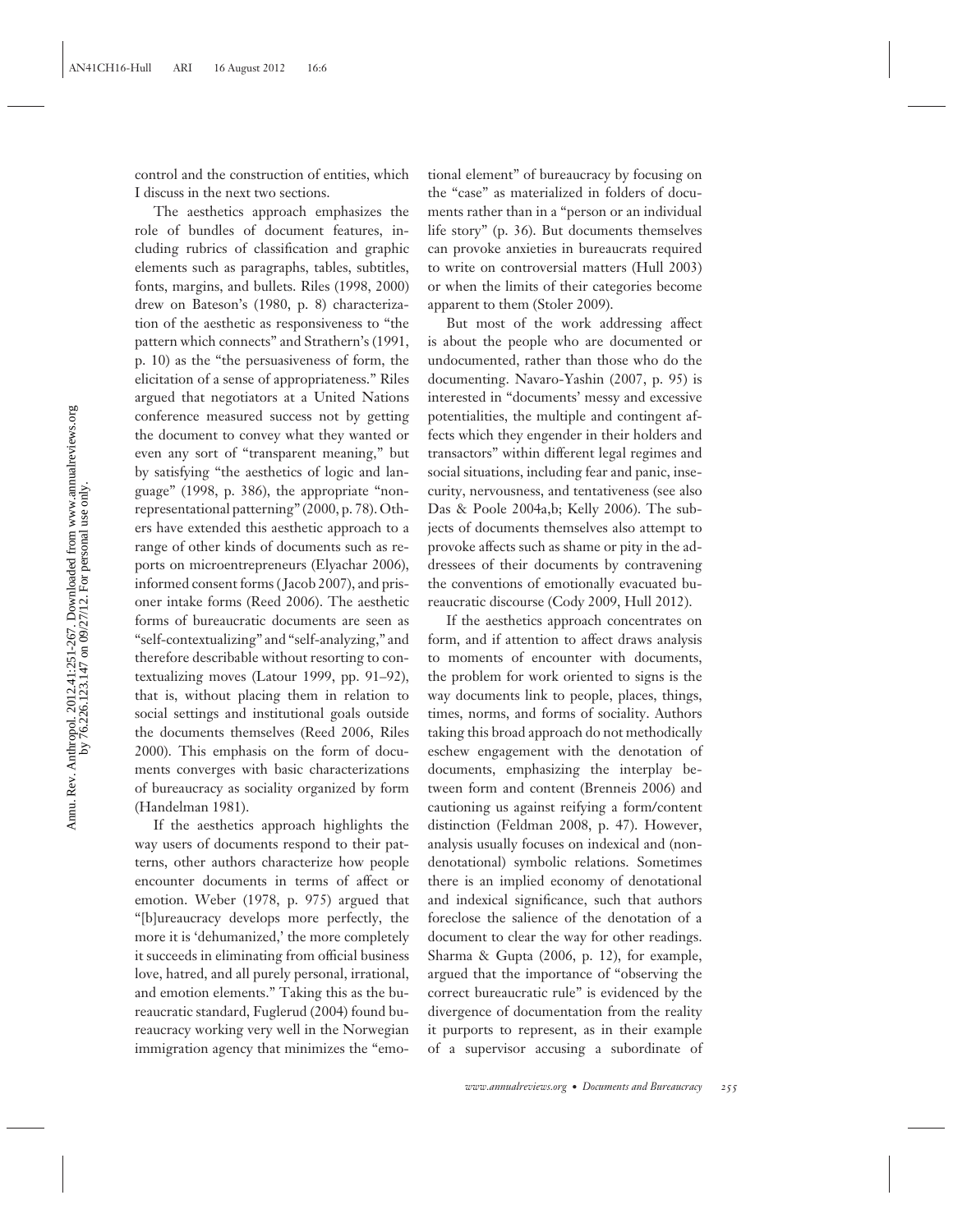cheating because the subordinate irregularly documented a meeting the supervisor must have known the subordinate actually attended.

Many analyses in this approach draw on Keane's (2003) insights on the relation of material form and meaning. Work on documents that draws on linguistic anthropology takes an interest in the different semiotic modalities of documents (e.g., Brenneis 2006, Cody 2009). Such work does not treat the discourse genres (Bakhtin 1986), scripts, paralinguistic signs (such as brackets and underlining), graphic organization, and physical composition of a document as a coherent, overall configuration (e.g., a "pattern"); rather these elements are analyzed as individual signs. Hetherington (2008), for example, highlighted how signatures and stamps on Paraguayan land documents index social networks. Other analyses show how these individual signs (such as discourse and graphic form) can combine in varying, sometimes dissonant ways within particular documents, producing, for example, ambiguous political subjects, part supplicant, part citizen (Cody 2009, Hull 2012). The significance and social role of documents are seen to depend on an interpretive tradition (Messick 1993), a semiotic ideology (Brenneis 2006, Cody 2009, Feldman 2008), and the history of a particular genre (Shannon 2007, West 2003). Relations among different genres ["genre systems" (Yates et al. 1997; also Hetherington 2009)] and the physical organization of documents (Feldman 2008) are also central as documents jostle, translate, and contradict one another on heterogeneous institutional terrains.

All these approaches are used to explore two broad capacities of documents, to which we now turn: administrative control and the construction of subjects, objects, and socialities.

#### **COORDINATION AND CONTROL**

In scholarship on bureaucracy, the document has remained the very image of formal organizational practice, the central semiotic technology for the coordination and control of organizations and the terrains on which

they operate. But views on precisely how documents play this role and the degree to which documents contribute to organizational order vary. Views of the nature of organizations are very closely linked to a view of documents (Harper 1998, p. 34). Weber is the touchstone for these questions. The following passage by Weber is so frequently quoted partly because he said little more on the subject:

The management of the modern office is based upon written documents (the 'files'), which are preserved in their original or draught form. There is, therefore, a staff of subaltern officials and scribes of all sorts. The body of officials actively engaged in a 'public' office, along with the respective apparatus of material implements and the files, makes up a bureau. (Weber 1978, p. 957)

Weber (1978, p. 225) argued that "[b]ureaucratic administration means fundamentally domination through knowledge." He viewed documents as instruments for materializing reference and predication in order to establish and communicate a stable relation between discourse and individuals, actions, objects, and environments. Writing establishes the stable relation between words and things necessary for bureaucracies effectively to implement regimes of control. The organization and circulation of written materials are conceptualized as isomorphic with formally structured social organization and interaction. This portrayal follows the instrumental orientation of practitioners of bureaucracy. Weber was well schooled in the administrative sciences (*Polizeywissenschaften*) that developed in early-nineteenth-century German universities to train government functionaries.

In his almost casual mixing of people, technical instruments, place, and documents, Weber sounds almost Latourian in the passage above. But Weber saw files as the expression of norms. Consider how he explained that bureaucratic institutions often remain stable despite, perhaps even especially, through changes of regime. He

*256 Hull*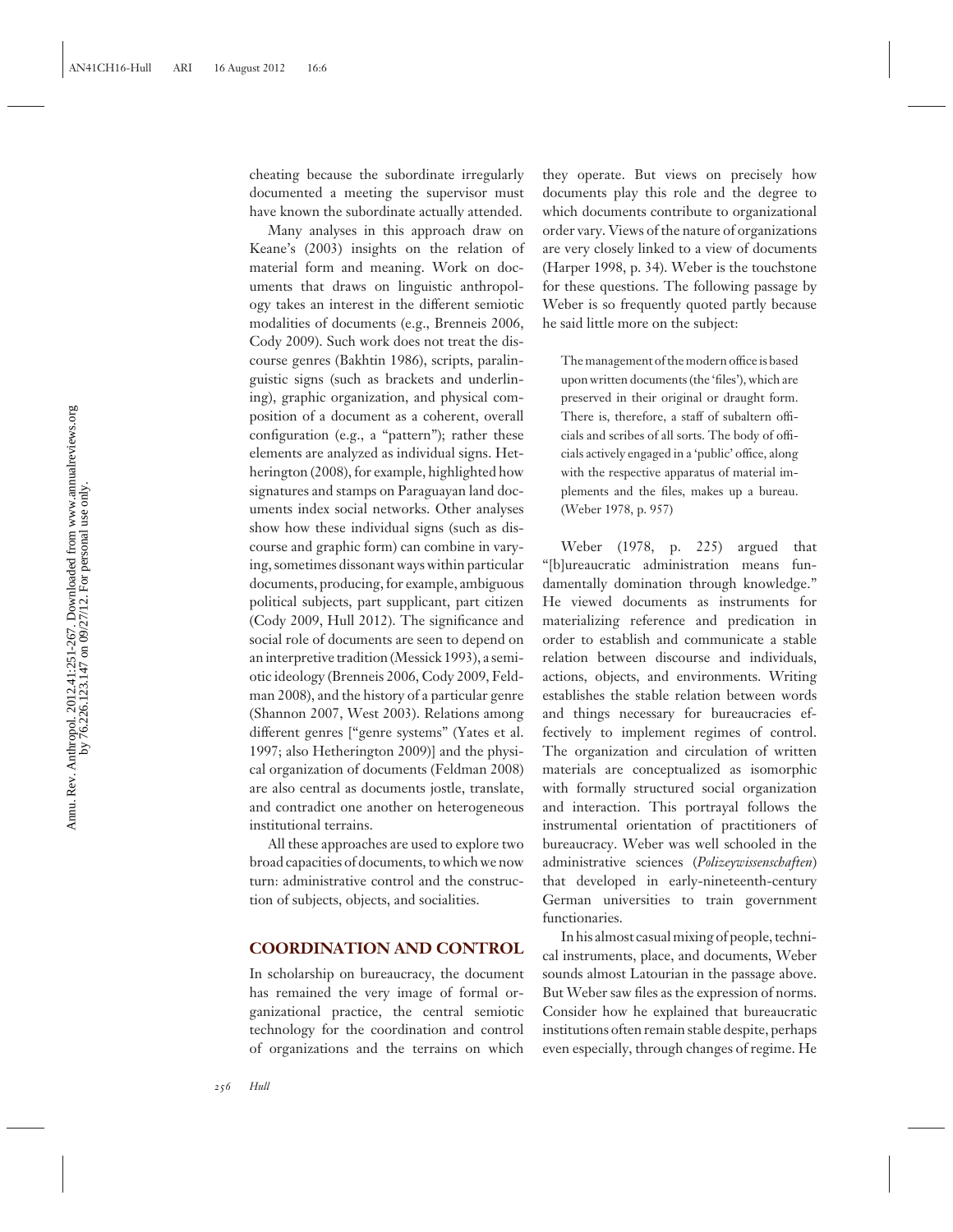identified the "system of files" as one source of this stability, but he made the sociological argument that it was mainly the effect of norms inculcated in bureaucratic functionaries (Weber 1978, p. 988). Weber rejected the view of the anarchist Mikhail Bakunin that the French Revolution ultimately failed because it focused on eliminating people rather than records. Weber (1978, p. 988, emphasis in original) dismissed this "naïve idea of Bakuninism" because it "overlooks that the settled orientation of *man* for observing accustomed rules and regulations will survive independently of the documents."

Goody (1977, p. 11; also 1986) took Weber to task precisely for his emphasis on the "ideological" and Durkheim for attempting to establish a category of "social" facts over against material or technological ones, prefiguring current debates about the category of the social (Hacking 1999). Yates's (1989) groundbreaking study of the role of communication within large American business organizations shows "writing" to be the abstraction it is by describing how new technologies (typewriters, stencil duplicators, vertical files) and written genres (orders, reports, memoranda, all with distinctive languages, graphic organizations, and physical qualities) differed in their capacities and roles in the administration of a new scale of organization. However, in the Weberian tradition, she, like Goody, unduly emphasizes the use of writing as an instrument of organizational control through the storage and transmission of information.

Documents promote control within organizations and beyond not only through their links to the entities they document but through the coordination of perspectives and activities. Harper's (1998) seminal ethnography of document use in the International Monetary Fund showed that documents "reiterate and substantiate the organisation of the institution" (p. 111). But they accomplish this less as vehicles of information than as "tools in the construction of fixed and shared meaning" (Harper 1998, p. 43) as they make their "careers" in organizational activities. Focused on

work process, including a "country mission" he found that documents "enable members of an organization to coalesce into 'loosely coupled' alliances" (Harper 1998, p. 33) that make up organizations. Riles (2000) argues that the aesthetic forms of documents, rather than their "meanings," can play the same coordinating role.

While such accounts of the centrality of documents to work process have a lot to do with more flexible contemporary organizations, even in the more rigidly structured bureaucracies of the nineteenth-century British Empire, positions within an organizational division were defined in relation to genres of papers. Rules prescribed what genres officers and staff of different ranks could read, draft, and write as well as the means of inscription they were authorized to use (Feldman 2008, Hull 2012). Office manuals distributed influence within the office and articulated a paperwork ethics through the specification of the care and duties owed to different genres of documents. The procedures for exchanging documents between organizational divisions were a technique of social analysis (Strathern 1999) that defined relations among divisions, and even constituted them as different divisions. Within contemporary institutional review board processes, relations with documents divide faculty who deliberate on protocols from functionaries who document that work (Bosk 2007).

We should, however, be cautious about assuming too close a fit between documentary practices and organizational order. Situating documents entirely within the dynamics of administrative control is an example of a tendency "to excessively sociologize transaction in things" (Appadurai 1986, p. 5). Like other artifacts, documents can generate patterns of relations that are not isomorphic with forms of sociality generated through other processes (Latour 1999, Miller 1987). The licensing efforts of one government division can generate conflict with other divisions, such as the police when they earn a living on bribes (Anjaria 2011, Bear 2011). The "pretensions to a unified system of knowledge control"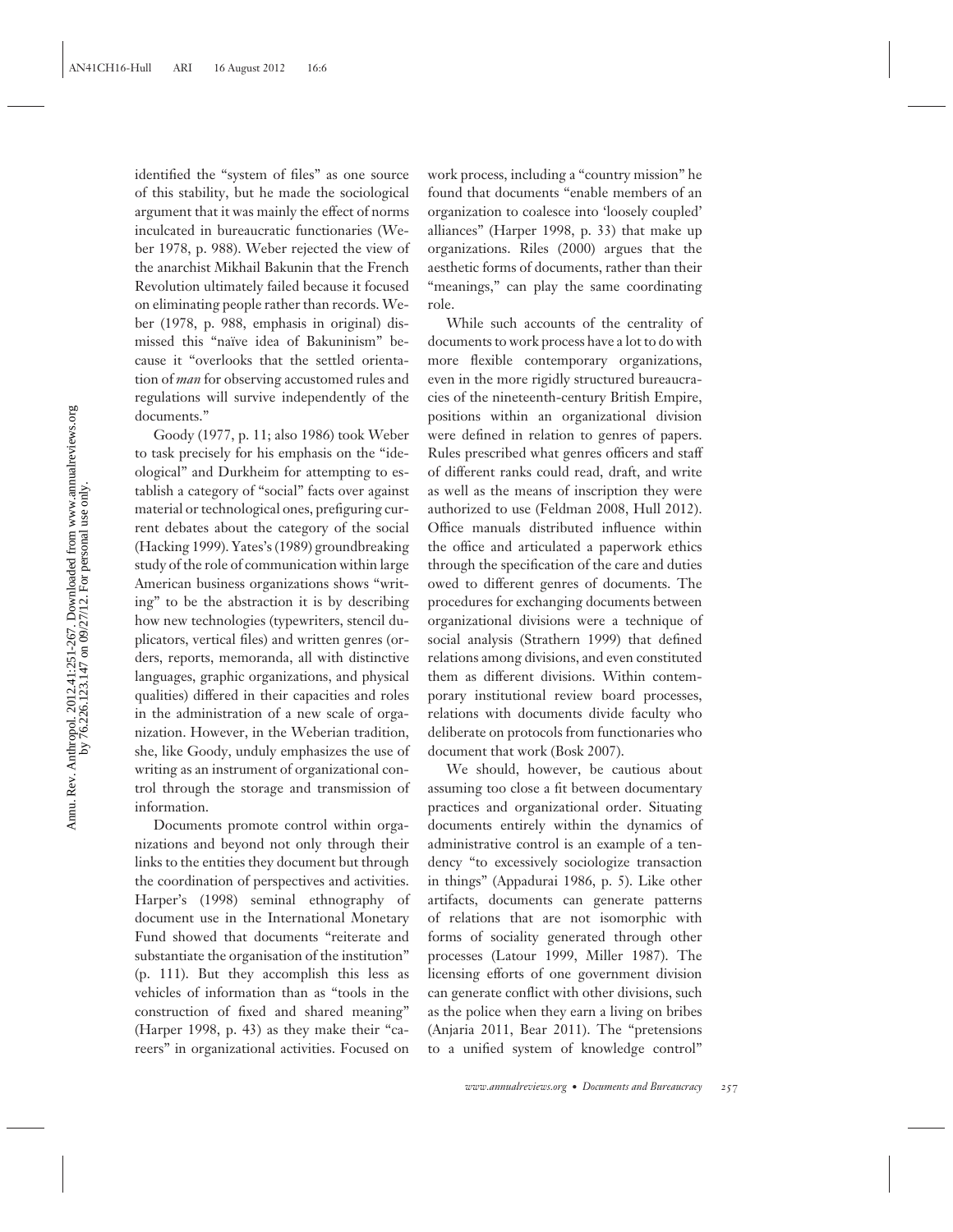(Boyer 2003, p. 529) can be undermined by contradictory instructions, and the sheer volume of required documents may practically transform documentary regulations into sources of official ignorance (Mathews 2008). Different governmental authorities produce documents targeting the same domain with documents uncommensurated by common concepts and metrics (Hull 2008); competing documentation, for example, of lands on the border between towns (Verdery 1994, 2003), generates uncertainties regarding property ownership and the permissibility of activities.

Even within a single organizational division, the irregular routing of documents can undermine rather than reinforce formal organization by reorganizing effective participation in decision making (Hull 2003). Bureaucracies also exercise their control through the uncertainty, ambiguity, and fear created by leaving people and things undocumented (Mathews 2008, Ticktin 2006) or by routinely disputing the validity of documents (Kelly 2006).

A methodological focus on documents (rather than sociologically defined organizations) helps us ethnographically address a classic problem in social theory, how to characterize the boundaries of organizations. This general problem in the anthropology of organizations has been precisely formulated in relation to the state (Abrams 1988). Mitchell (1999, pp. 184, 188) argued that the distinction between state and society "is a defining characteristic of the modern political order," even though "the edges of the state are uncertain; societal elements seem to penetrate it on all sides, and the resulting boundary between state and society is difficult to determine." The "apparent boundary" between state and society is produced by Foucauldian "disciplines," practices of "spatial organization, temporal arrangement, functional specification, supervision and surveillance, and representation" (Mitchell 1999, pp. 176, 185). As an effect of such practices, the line between state and society is not the perimeter of a separate entity, but "a line drawn internally, within the

network of institutional mechanisms through which a certain social and political order is maintained" (Mitchell 1999, p. 175).

Discourses about bureaucratic corruption often portray the actions of low-level officials as "thoroughly blurring the boundaries between 'state' and 'civil society'" (Gupta 1995, p. 384). But rather than focusing on the blurring of a boundary between two independently constituted domains, the scholarship on documents follows some of the practices that make, remake, and undermine the difference between the actions of the state and all others (Sharma & Gupta 2006, p. 17). As Das (2004, p. 245) observed, because the state can be "multiplied, literalized through court papers, certificates, and forged documents, it can enter the life of the community" (also Tarlo 2003). Attention to the associations emerging through the production and circulation of documents can help us understand the contested processes that go back and forth between the inside and the outside of offices (Oppenheim 2008). The material and discursive aspects of bureaucratic representations provide different handles for interventions in the bureaucratic arena. Disadvantaged petty traders and service people sometimes oppose the legal discourse that prohibits their activities even as they embrace the documents it generates (Anjaria 2011, Bear 2011). The agents and tactics that engage with bureaucratic discourses (such as narratives, laws, and classification schemes) can be very different from those engaged with the artifactual vehicles of those discourses (Elyachar 2006, Hull 2008). The production and movement of documents can also create document brokers (Cody 2009) and influential roles for politicians (Anand 2011). Institutions traditionally operating outside the state arena can also be transformed because they mimic state documents to legitimate customary practices (Das 2004, pp. 230–34; Navaro-Yashin 2007). However, the fluidity of this documentary traffic should not be exaggerated. Poor and uneducated people unable to master the conventions of bureaucratic documentation (Cody 2009) or recruit for themselves a capable agent remain excluded even from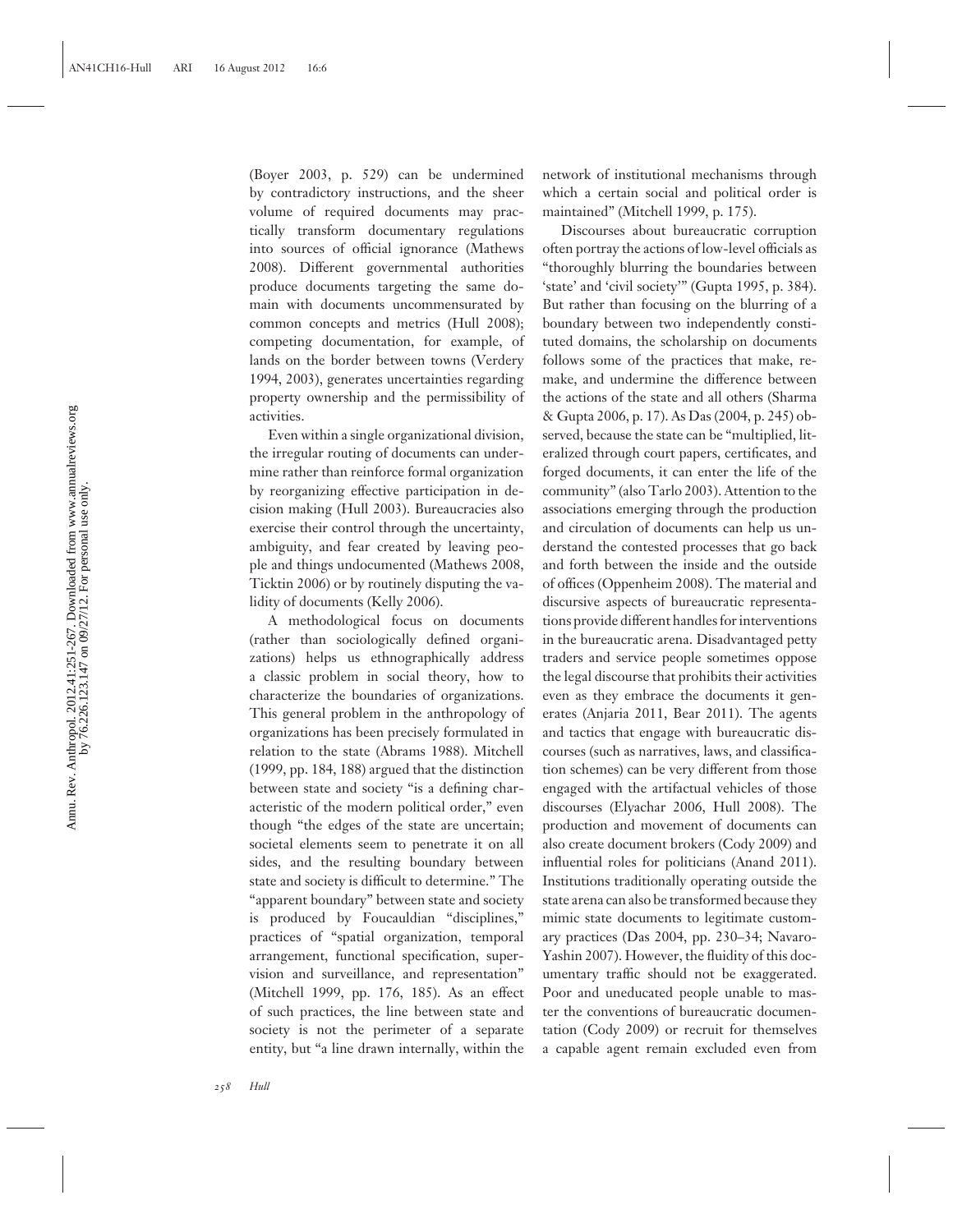programs aimed to help them (Sharma & Gupta  $2006$ ).<sup>1</sup>

In the "epistemic murk" (Bubandt 2009, p. 556) that often characterizes bureaucratic arenas, the truth or falsity, authenticity or inauthenticity, is often not what determines their effects. Forged documents can lay the foundation for authentic ones and create tangles of legal conflict that are irresolvable (Holston 1991, Hull 2008, Tarlo 2003, Verdery 2003). The truth or falsity of documentary claims can be beside the point for individuals (Kelly 2006) and for bureaucrats aiming to produce particular outcomes (Tarlo 2001, 2003). Documents can serve as grounds for official actions even when they are shown to be false because their falseness might suggest that they are backed by powerful unknown interests. Their very inauthenticity may make them effective by identifying them with the power of a state that normally operates through many inauthentic documents, for instance, driver's licenses, exam papers, or custom stamps (Bubandt 2009). Documents can also be effective precisely because they are not used to produce the kind of factual certainty emphasized by Weber and Foucault. Street (2011) describes practices of "not-knowing" among doctors in a Papua New Guinean hospital who use medical charts not to diagnose the precise disease of a patient but to record the patient's general condition to keep open a range of possibilities for treatment. New due diligence requirements have slowed offshore incorporation not through documents that accurately identify the incorporators, but through ones that demonstrate that reasonable steps were made "ethically to warrant a regulated person's identity" (Maurer 2005).

#### **CONSTRUCTION**

Closely related to the question of coordination and control is the generative capacity of bureaucratic documents, their capacity "to make things come into being" (Frohmann 2008, p. 1573). Recent scholarship has show how documents are essential elements of the constitution of a vast variety of entities, for example, disease (Bowker & Star 1999, Mol 2002), place (Feldman 2008, Oppenheim 2008), property (Hetherington 2009), technologies (Latour 1996), and infrastructures (Anand 2011). However, anthropological attention has been focused on the role of documents in the construction of subjects and forms of sociality.

In some cases the generative capacity of documents is tightly integrated with regimes of control in ways highlighted by Foucault, especially in relation to individual subjects. "Form-made persons" ( Jacob 2007) are an element of most bureaucratic processes. Insane or reasonable persons are produced and diverted into regimes of rehabilitation or punishment through the ritualistic production of intake documents (Rhodes 2004; but see Reed 2006). Haitians subject to political violence are made into "viktims" and inserted into the governance of international aid agencies through the production and circulation of "trauma portfolios" ( James 2004). Immigrants in France claim citizenship through documents placing illness at the center of their identity (Ticktin 2006). The constructive capacities of discourse have long been recognized, but what difference to processes of construction does it make when discourse and other activities are mediated by documents? Discursive logics, concepts, norms, and social relationships can account for classification schemes, the criteria for bureaucratic determinations of what sort of person or thing fits within them. But documents are what mediate between these schemes of classification and particular people, places, and things, constructing *this* person as a viktim or *this* house as an encroachment—or even *this* as a house (Hull 2008). Documents are central to how bureaucratic objects are enacted in practice (Callon 2002, Mol 2002).

Of course, people are more than the instrumental objects of bureaucratic process. It is precisely the dissonance, uncertainties, and

<sup>&</sup>lt;sup>1</sup>Gupta (2012), not available when the final version of this article was submitted, promises to be a major contribution to our understanding of the role of bureaucratic documentation in generating and sustaining inequality.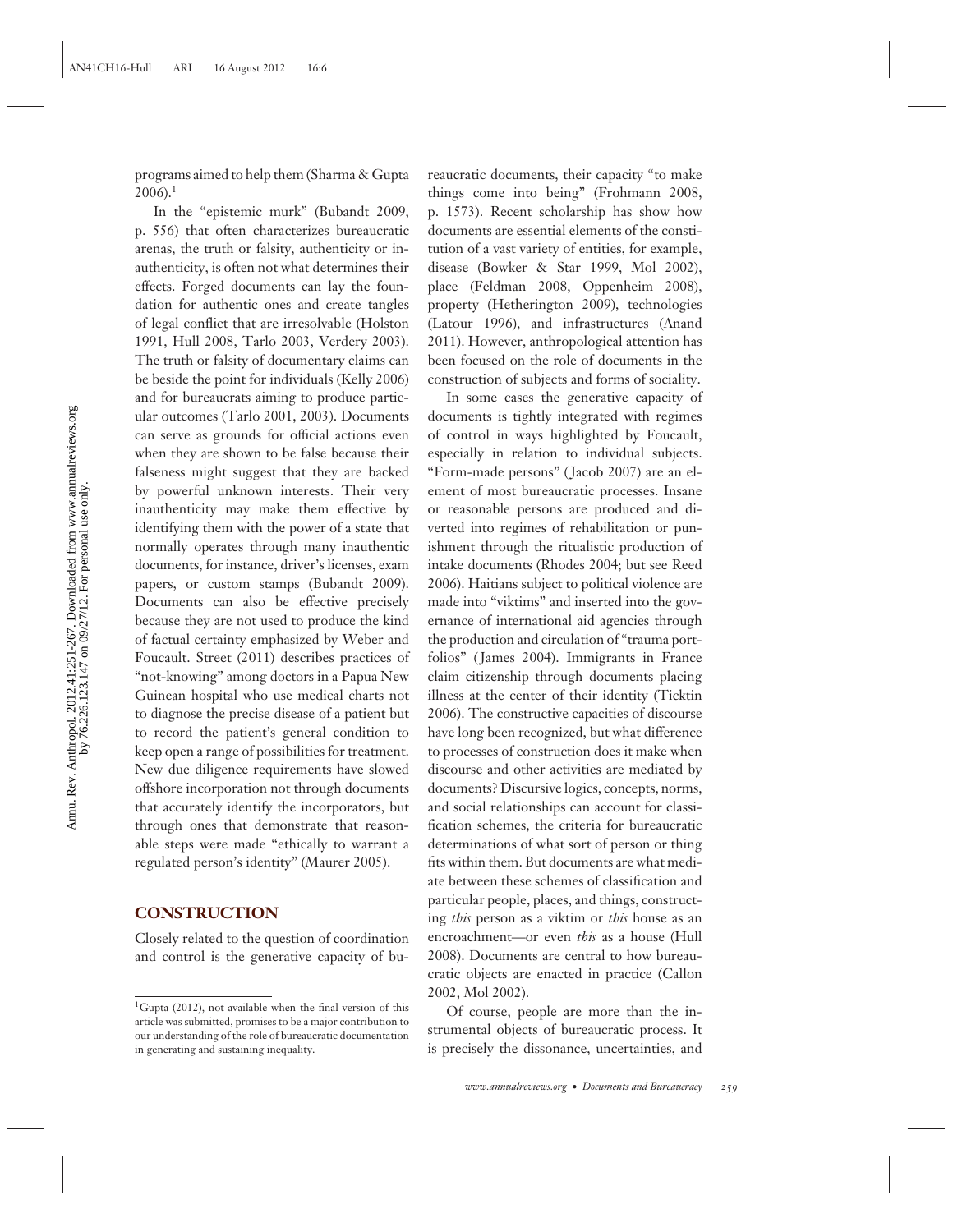Annu. Rev. Anthropol. 2012.41:251-267. Downloaded from www.annualreviews.org<br>by 76.226.123.147 on 09/27/12. For personal use only. Annu. Rev. Anthropol. 2012.41:251-267. Downloaded from www.annualreviews.org by 76.226.123.147 on 09/27/12. For personal use only.

practical problems generated by the separation between documentary persons and other aspects of personhood that "produce particular types of subjects" (Kelly 2006, p. 92; Brenneis 1994, Yngvesson & Coutin 2006). In some cases, however, this "'doubling' of subjectivity" (Kelly 2006) renders documents as objects to be manipulated for political or economic advantage (Elyachar 2006).

Bureaucratic documents are also sometimes diverted to purposes far removed from the administrative rationales that produced them. The dry records of neonatal "medical cases" are used to construct the biographies of children and sustain the sentiments and commitment of families (Heimer 2006). Prisoners of an Indonesian prison divine, in the aesthetic patterns of intake documents, presages of the events of incarceration (Reed 2006). Contemporary Anglo-Indians seek in colonial railway files the "intimate stories of family genealogies" in order to define family origins and status (Bear 2007).

Documents also help generate larger-scale forms of sociality—from organizations to states—not only directly as instruments of control but also as vehicles of imagination. The auditing of organizations brings into being a presumptive ethical subject, a "society" (Strathern 2005) to pass judgment on management. Like other forms of material culture, such as uniforms, cars, and official buildings, documents are central to "how the state comes to be imagined, encountered, and reimagined by the population" (Sharma & Gupta 2006, p. 12) and, thereby, to the reproduction of states (Das 2004, Hansen & Stepputat 2001, Lund 2001, Messick 1993, Poole 2004, Sharma & Gupta 2006). The state exists not simply as a bureaucracy of regulation, but also "as a spectral presence materialized in documents" (Das 2004, pp. 250–51; Hansen & Stepputat 2001). State artifacts, like documents, are "iterable" or "citable" (Das 2004), susceptible to forgery and mimicry that extend the state into domains of life properly bureaucratic practices could never access, such as the governance of caste groups and marriage. Although official water or electricity bills that document residence might be

essential for making claims in the papered-over world of permitted illegality, they also index the state as a particular kind of entity.

As with individuals, dissonance also occurs within collectivities documentarily reconstituted: The fluid affiliations of caste are reified in census documents (Cohn 1987); New Guinea descendant groups struggle with their reconstitution through "incorporated land group" forms; even formal organizations are transformed through contests with the documentary forms of auditors (Strathern 2005). But collectives, as part of political and economic strategies, sometimes embrace the bureaucratic documentation to the point of producing it themselves (Collins 2011) to exploit its divergence from other ways of defining the community.

### **ELEMENTARY FORMS OF THE DOCUMENTARY LIFE**

Attention to documents among anthropologists has increased in the past couple of decades with the growth of institutional ethnography that productively goes beyond "the informal and interstitial in bureaucratic life" (Heyman 2004, p. 489). But it is no coincidence that anthropologists and others have come to be interested in documents at what many observers see as the end of the paper era. As Danet (1997, p. 7) observed (see also, e.g., Chartier 1995, Levy 2001), our "encounter with the disembodied world of computer-mediated communication ...startles us into recognizing the importance of the text-as-physical-object in literate culture" as well as many other features of the documents whose most consequential material is paper. An ironic consequence of the electronic inspiration for the study of documents is that paper as a material has received much more attention than has silicon (though see Harper 1998, Komito 2009, Mazzarella 2010). There are some good reasons for this concentration on paper. Electronic technologies in Euro-American countries have increased rather than decreased the proliferation of paper documents (Sellen & Harper 2002) while transforming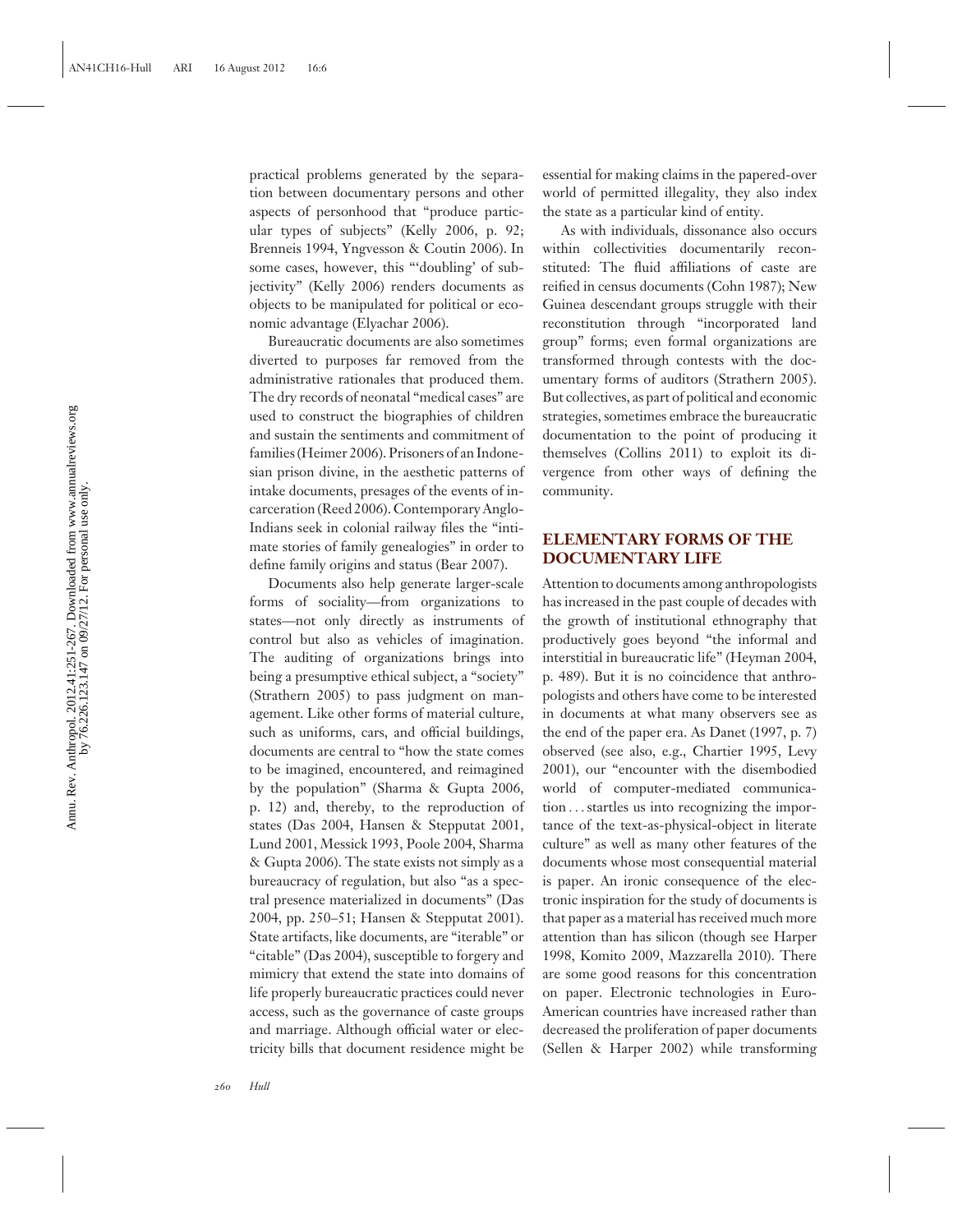their uses. Documentary practices in poorer organizations that many anthropologists study are still often, if not low tech, then, perhaps, broken tech (West 2003, p. 95). However, by not giving greater attention to the interplay between paper documents and the design, circulation, and code infrastructure of electronic documents, we risk confining ourselves to the documentary equivalent of village life, isolating paper documents from electronically mediated documentary processes making different scales.

It is unclear if databases, for example, are documents (Buckland 1997), but they are certainly forms of documentation that demand greater attention in the anthropological investigation of bureaucracy. In the name of transparency, the International Monetary Fund, the World Bank, states, multinational corporations, and nongovernmental organizations are encouraging projects to "transfer" paper records into putatively more accessible and accurate electronic forms all around the world (Hetherington 2008). Rural Indian property owners in many areas have to negotiate electronic property registry databases to produce paper tax and transfer documents, and the translation of records from paper to electronic form can fundamentally alter or even eliminate property forms dependent on particular papermedia documentary infrastructures (Benjamin et al. 2007; Hull 2012). When a new electronic land registration system was introduced in the Indian state of Karnataka, the more than 1,500 forms of land tenure constituted by five customary systems for land holding were reduced to 256 (Benjamin et al. 2007), presumably so the type of holding could be indexed by one byte of data, which can contain numbers from 0 to 255. Across the border, the adoption of databases in Pakistani bureaucracies has been vigorously opposed by bureaucrats invested in a political economy of paper (Hull 2012).

Electronic documentary forms have received far greater attention in sociology, but these studies usually lack ethnography or are confined to the boundaries of an organization or network. Although databases, as part of the infrastructure of everyday life (Bowker &

Star 1999), are harder to see, they call out for ethnography perhaps even more than do paper records. Manovich (2001, p. 225) argued that the "database represents the world as a list of items and it refuses to order this list." This is an overstatement, but the narratives embedded in databases are usually much thinner that that provided by the sparest paper-based forms. In relation to databases, Bowker (2005) argued that the "question is not what the state 'knows' about a particular individual, say, but what it can *should the need ever arise*" (p. 30, emphasis in original). Older forms of comprehensive record systems were also built "to police the possible" (Feldman 2008, p. 47), but narratives built from databases are more radically post hoc reconstructions (Bowker 2005, p. 30). So the effects of databases can be understood only through ethnographic study of practices carried out in relation to them. Anthropologists have yet to produce an ethnography of a database.

All that said, the insights we have gained from attention to paper-mediated documents have much to offer to the study of electronic forms. After all, adapting Geertz's aphorism, anthropologists do not study paper villages; they study in them. The relation between electronic forms of communication and studies of paper is not only historiographic, but also historical and theoretical. Historically, new communications technologies have supplemented and transformed, rather than replaced, older ones, and paper documents are no exception (Sellen & Harper 2002). Electronic forms of representation build historically on aesthetics, discourse genres, means of distribution, concepts of authorship and ownership, etc., that were developed through the media of paper. An obvious example is the "electronic signature." Email templates are based on paper memo headings (Orlikowski & Yates 1994, p. 572). The National Science Foundation modeled its new electronic system for handling grant proposals and their associated documents on the "jackets" that contained them in the old paper days—and called the system eJacket (Ahearn 2011). Riles (2006b, p. 6) observed that the debate about the impact of the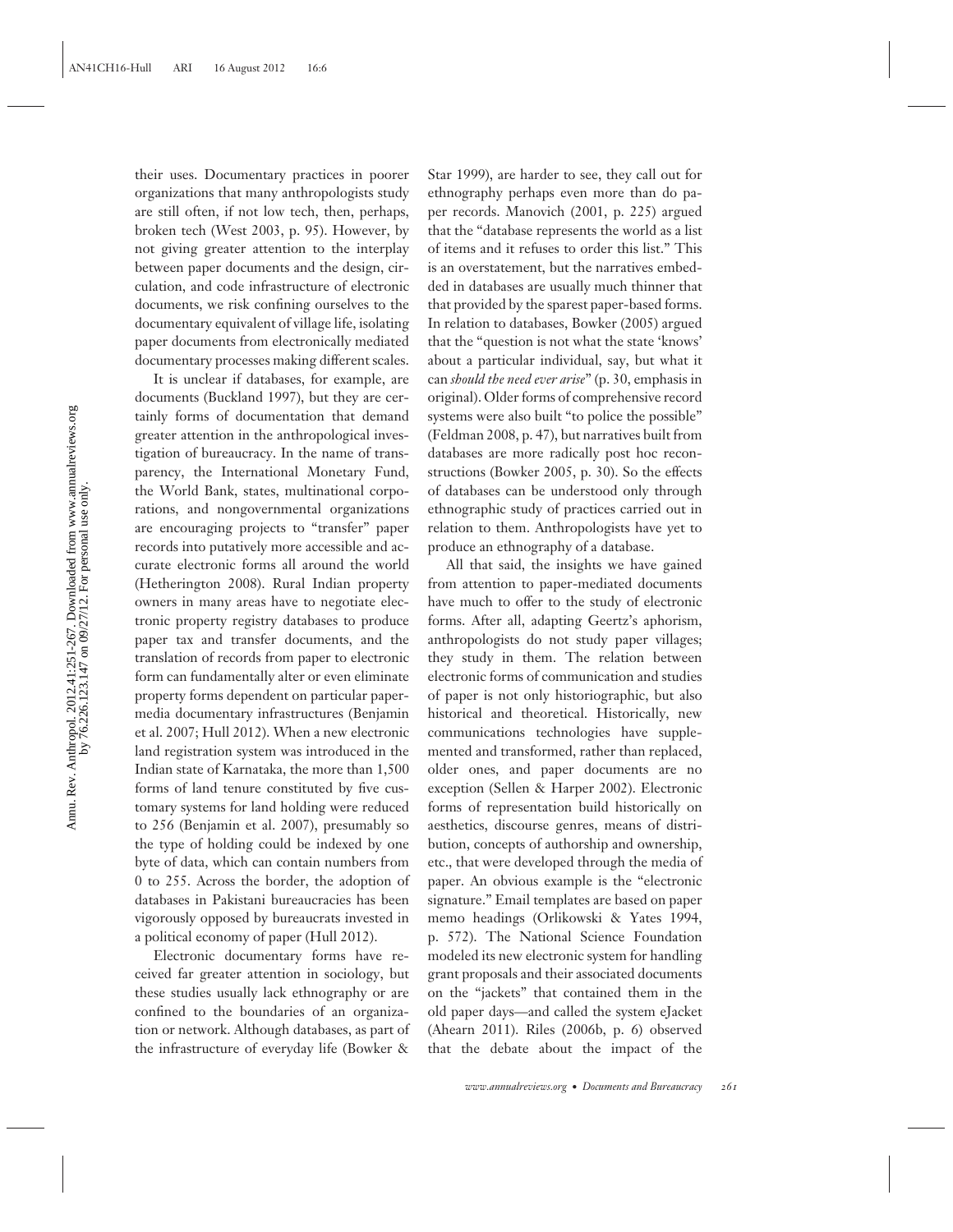information revolution on the law "revolves around the question of whether, and under what circumstances, an electronic communication is 'like' a paper document" in uses such as forming a contract or recording a deed.

Theoretically, an understanding of papermediated documentation can help us recognize the genuine novelty and the continuity of electronic technologies, both of which are sometimes obscured by ahistorical rhetoric of technological revolution. Contemporary databases may "pull people apart along multiple dimensions" (Bowker 2005, p. 30; also Rabinow 1996). But this work was started in early-twentieth-century American hospitals by new patient record forms that began to isolate different aspects of the person and fragment the narrative of a patient's travails that was encouraged by the blank writing space of earlier records (Howell 1995, pp. 42–48; see also Messick 1993). What the more flexible materiality of electronic databases can do much better is "reconfigure the information at will" (Bowker 2005, p. 30). But this loosening of the

connection between documents and particular localized bits of matter, misleadingly often characterized as "dematerialization" in the case of electronic documents, can be seen even within the paper-based British tradition of bureaucratic practice with the shift from unique serial note sheets to memos as instruments of decision-making (Hull 2012).

The list is both the oldest form of written record (Goody 1977) and the foundation for the most advanced form of documentation. Vismann argued that Lévi-Strauss missed the point about the Nambikwara chief's use of the list. The chief's wavy lines did not have any denotation; nevertheless, his list "governs the transfers of objects." As Vismann (2008, p. 6) put it, ''Lists do not communicate; they control transfer operations." Whether in a Nambikwara village or an electronic land registry in Bangalore, a list serves the same basic function. This is indeed a good reason for an anthropology of documentary forms that keeps its simplest and most complex documents within the same analytic framework.

#### **DISCLOSURE STATEMENT**

The author is not aware of any affiliations, memberships, funding, or financial holdings that might be perceived as affecting the objectivity of this review.

#### **ACKNOWLEDGMENTS**

I am greatly indebted to the insights and assistance of Francis Cody, Krisztina Fehérváry, Michael Lempert, Paul Manning, John Mathias, Elizabeth Roberts, and the Linguistic Anthropology Lab at the University of Michigan.

#### **LITERATURE CITED**

Abrams P. 1988. Notes on the difficulty of studying the state. *J. Hist. Sociol.* 1(1):58–89

Ahearn L. 2011. *Comment on "Language as material object and practice: questions of fidelity, trust, and value."* Am. Anthropol. Assoc. Annu. Meet., Nov. 19, Montreal.

Anand N. 2011. Pressure: the politechnics of water supply. *Cult. Anthropol.* 26(4):542–64

- Anjaria JS. 2011. Ordinary states: everyday corruption and the politics of space in Mumbai. *Am. Ethnol.* 38(1):58–72
- Appadurai A. 1986. Introduction: commodities and the politics of value. In *The Social Life of Things*, ed. A Appadurai, pp. 3–63. Cambridge, UK: Cambridge Univ. Press
- Bakhtin M. 1986. *Speech Genres, and Other Late Essays*, ed. C Emerson, M Holquist. Transl. VW McGee. Austin: Univ. Tex. Press

Bateson G. 1980. *Mind and Nature: A Necessary Unity*. London: Fontana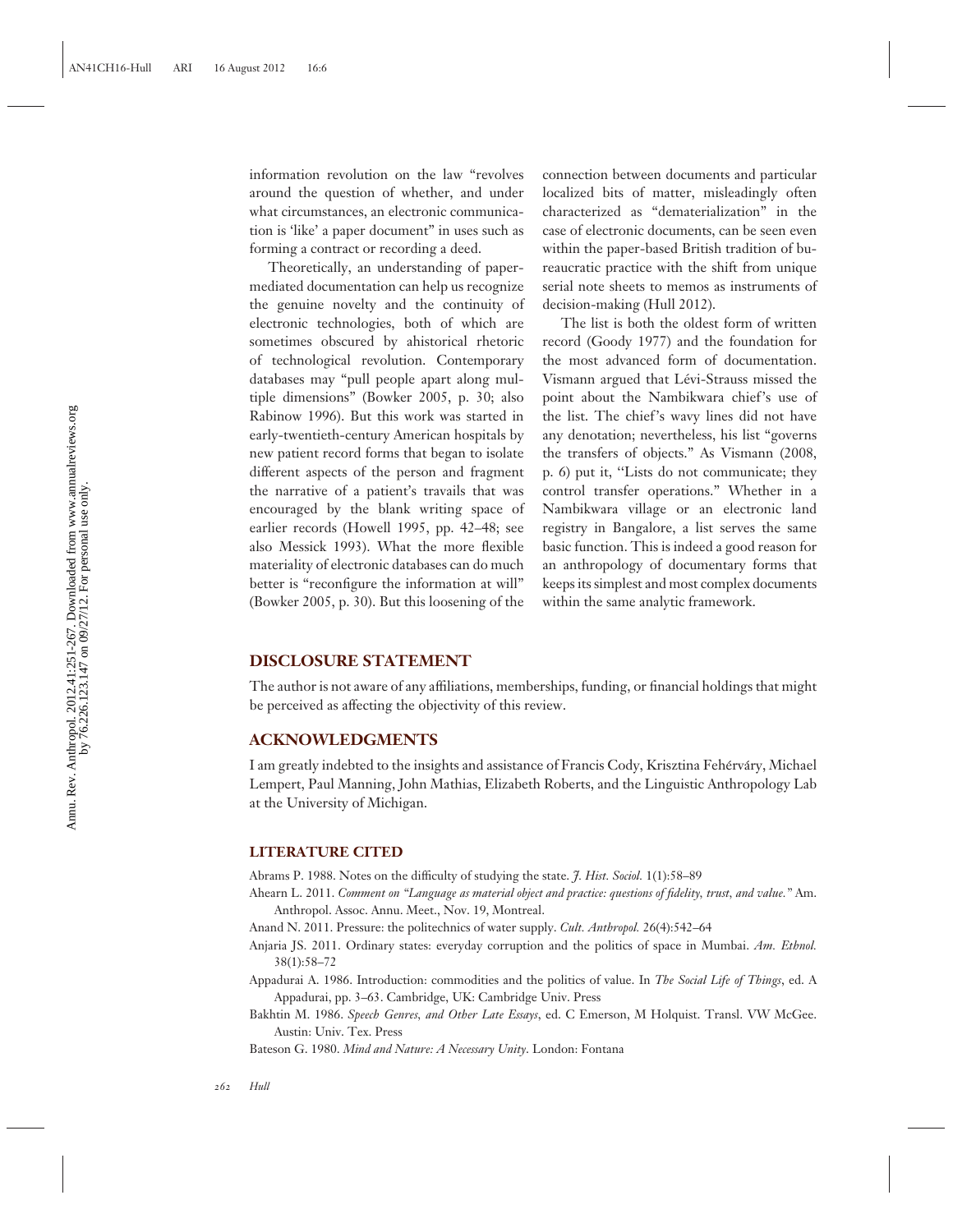Annu. Rev. Anthropol. 2012.41:251-267. Downloaded from www.annualreviews.org<br>by  $76.226.123.147$  on 09/27/12. For personal use only. Annu. Rev. Anthropol. 2012.41:251-267. Downloaded from www.annualreviews.org by 76.226.123.147 on 09/27/12. For personal use only.

- Bear L. 2007. *Lines of the Nation: Indian Railway Workers, Bureaucracy, and the Intimate Historical Self*. New York: Columbia Univ. Press
- Bear L. 2011. Making a river of gold: speculative state planning, informality, and neoliberal governance on the Hooghly. *Focaal* 61:46–60
- Bell J. 2009. Documenting discontent: struggles for recognition in the Purari Delta of Papua New Guinea. *Aust. J. Anthropol.* 20:28–47

Benjamin S, Bhuvaneswari R, Rajan P. 2007. *Bhoomi: 'E-governance', or, an anti-politics machine necessary to globalize Bangalore?* Work. Pap., Collab. Adv. Stud. Urban. Through Mixed Media. **[http://casumm.files.](http://casumm.files.wordpress.com/2008/09/bhoomi-e-governance.pdf) [wordpress.com/2008/09/bhoomi-e-governance.pdf](http://casumm.files.wordpress.com/2008/09/bhoomi-e-governance.pdf)**

- Bernstein A, Mertz E. 2011. Introduction: bureaucracy: ethnography of the state in everyday life. *Polit. Leg. Anthropol. Rev.* 34(1):6–10
- Blau P. 1955. *Dynamics of Bureaucracy*. Chicago: Univ. Chicago Press
- Bosk C. 2007. The new bureaucracies of virtue or when form fails to follow function. *Polit. Leg. Anthropol. Rev.* 30(2):192–209

Bowker GC. 2005. *Memory Practices in the Sciences.* Cambridge, MA: MIT Press

Bowker GC, Star SL. 1999. *Sorting Things Out: Classification and Its Consequences.* Cambridge, MA: MIT Press

- Boyer D. 2003. Censorship as a vocation: the institutions, practices, and cultural logic of media control in the German democratic republic. *Comp. Stud. Soc. Hist.* 45:511–45
- Brenneis D. 1994. Discourse and discipline at the National Research Council: a bureaucratic *Bildungsroman*. *Cult. Anthropol.* 9:23–36
- Brenneis D. 2006. Reforming promise. See Riles 2006a, pp. 41–70
- Briet S. 2006 [1951]. *What Is Documentation?* Transl./ed. RE Day, L Martinet, HGB Anghelescu. Lanham, MD: Scarecrow
- Britan GM, Cohen R, eds. 1980. *Hierarchy and Society: Anthropological Perspectives on Bureaucracy*. Philadelphia: Inst. Study Hum. Iss.
- Bubandt N. 2009. From the enemy's point of view: violence, empathy, and ethnography of fakes. *Cult. Anthropol.* 24(3):553–88
- Buckland MK. 1997. What is a document? *J. Am. Soc. Inform. Sci.* 48:804–9
- Callon M. 2002. Writing and (re)writing devices as tools for managing complexity. In *Complexities: Social Studies of Knowledge Practices*, ed. J Law, A Mol, pp. 191–217. Durham, NC: Duke Univ. Press
- Chartier R. 1995. *Forms and Meanings: Texts, Performances, and Audiences from Codex to Computer*. Philadelphia: Univ. Penn. Press
- Cody F. 2009. Inscribing subjects to citizenship: literary activisim, and the performativity of signature in rural India. *Cult. Anthropol.* 24(3):347–80
- Cohn B. 1987. *An Anthropologist among the Historians, and Other Essays*. New York: Oxford Univ. Press
- Collins J. 2011. Melted gold and national bodies: the hermeneutics of depth and the value of history in Brazilian racial politics. *Am. Ethnol.* 38(4):683–700
- Crozier M. 1967. *The Bureaucratic Phenomenon*. Chicago: Univ. Chicago Press
- Danet B. 1997. Books, letters, documents: the changing aesthetics of texts in late print culture. *J. Mater. Cult.* 2(1) 5–38
- Das V. 2004. The signature of the State: the paradox of illegibility. See Das & Poole 2004a, pp. 225–52
- Das V, Poole D, eds. 2004a. *Anthropology in the Margins of the State*. Santa Fe, NM: Sch. Am. Res.
- Das V, Poole D. 2004b. State and its margins: comparative ethnographies. See Das & Poole 2004a, pp. 3– 33
- Eisenlohr P. 2011. Anthropology of media and the question of ethnic and religious pluralism. *Soc. Anthropol.* 19(1):40–55
- Elyachar J. 2006. Best practices: research, finance, and NGOs in Cairo. *Am. Ethnol.* 33(3):413–26
- Escobar A. 1994. *Encountering Development: The Making and Unmaking of the Third World*. Princeton, NJ: Princeton Univ. Press
- Fallers L. 1950. *Bantu Bureaucracy: A Century of Political Evolution among the Basoga of Uganda*. Chicago: Univ. Chicago Press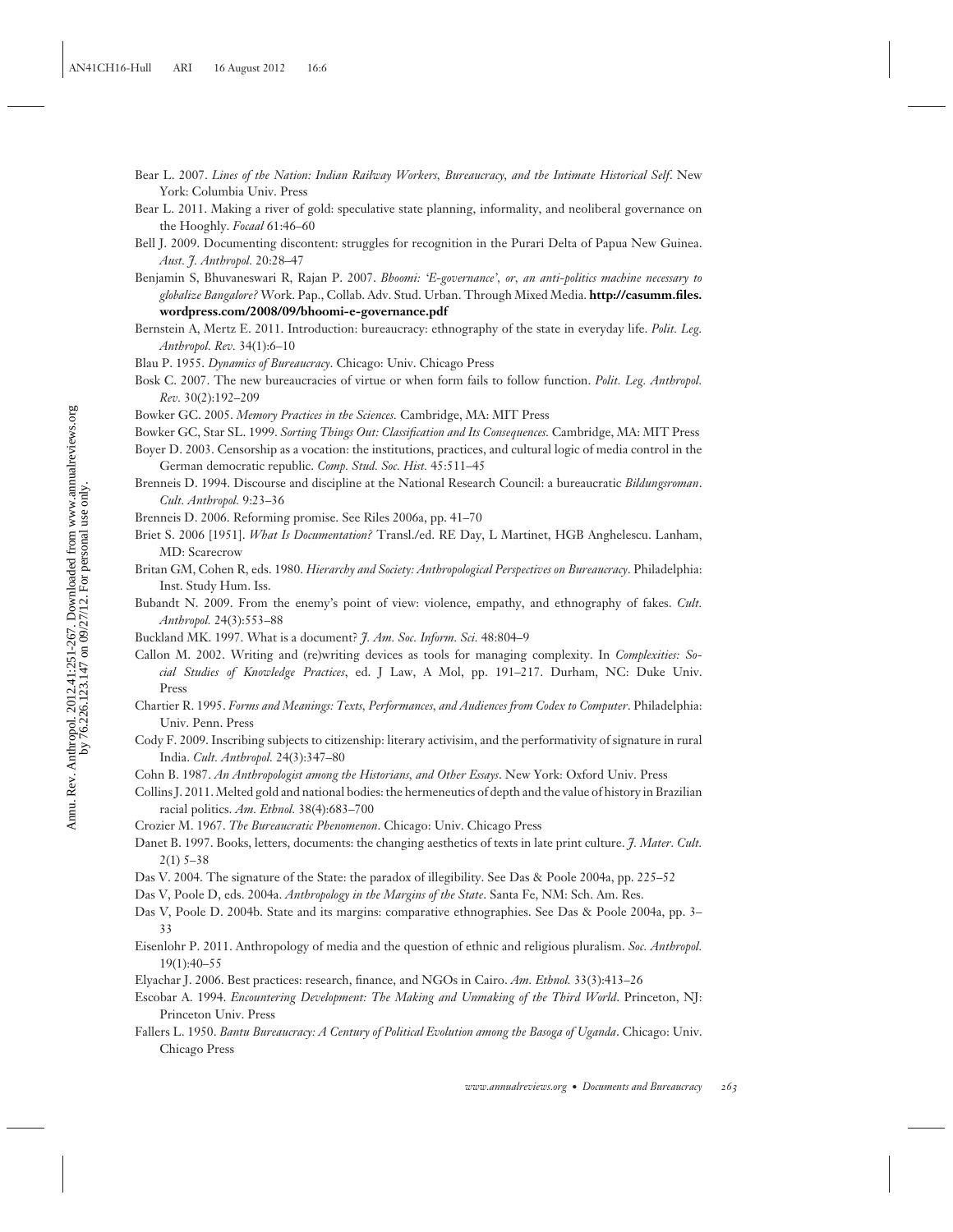- Feldman I. 2008. *Governing Gaza: Bureaucracy, Authority, and the Work of Rule, 1917–1967*. Durham, NC: Duke Univ. Press
- Ferguson J. 1994. *The Anti-Politics Machine: Development, Depoliticization, and Bureaucratic Power in Lesotho*. Minneapolis: Univ. Minn. Press

Frohmann B. 2008. Documentary ethics, ontology, and politics. *Arch. Sci.* 8(3):291–303

Frohmann B. 2009. Revisiting "what is a document?" *J. Doc.* 65(2):291–303

- Fuglerud O. 2004. Constructing exclusion. The micro-sociology of an immigration department. *Soc. Anthropol.* 12(1):25–40
- Garfinkel H. 1967. *Studies in Ethnomethodology*. Englewood Cliffs, NJ: Prentice-Hall
- Gell A. 1998. *Art and Agency: An Anthropological Theory*. Oxford: Clarendon
- Goffman A. 1959. *The Presentation of Self in Everyday Life*. Garden City, NY: Doubleday
- Goody J. 1977. *The Domestication of the Savage Mind*. Cambridge, UK: Cambridge Univ. Press
- Goody J. 1986. *The Logic of Writing and the Organization of Society*. Cambridge, UK: Cambridge Univ. Press
- Gordillo G. 2006. The crucible of citizenship: ID-paper fetishism in the Argentinean Chaco. *Am. Ethnol.* 33(2):162–76
- Guillory J. 2004. The memo and modernity. *Crit. Inq.* (31):108–32
- Gupta A. 1995. Blurred boundaries: the discourse of corruption, the culture of politics, and the imagined state. *Am. Ethnol.* 22(2):375–402

Gupta A. 2012. *Red Tape: Bureaucracy, Structural Violence, and Poverty in India*. Durham, NC: Duke Univ. Press

- Hacking I. 1999. *The Social Construction of What?* Cambridge, MA: Harvard Univ. Press
- Haines DW. 1990. Conformity in the face of ambiguity: a bureaucratic dilemma. *Semiotica* 78(3/4):249– 69

Handelman D. 1981. Introduction: The idea of bureaucratic organization. *Soc. Anal.* 9:5–23

- Hansen TB, Stepputat F. 2001. Introduction: states of imagination. In *States of Imagination: Ethnographic Explorations of the Post-Colonial State*. Durham, NC: Duke Univ. Press
- Harper R. 1998. *Inside the IMF: An Ethnography of Documents, Technology and Organisational Action*. New York: Academic
- Heimer CA. 2006. Conceiving children: how documents support case versus biographical analysis. See Riles 2006a, pp. 95–127
- Henare A, Holbraad M, Wastell S. 2006. *Thinking Through Things: Theorising Artefacts Ethnographically*. London: Routledge
- Herzfeld M. 1992. *The Social Production of Indifference: Exploring the Symbolic Roots of Western Bureaucracy*. New York: Berg
- Hetherington K. 2008. Populist transparency: the documentation of reality in rural Paraguay. *J. Leg. Anthropol.* 1(1):45–69
- Hetherington K. 2009. Privatizing the private in rural Paraguay: precarious lots and the materiality of rights. *Am. Ethnol.* 36(2):224–41
- Heyman JMcC. 2004. The anthropology of power-wielding bureaucracies. *Hum. Organ.* 63(4):487–500
- Hoag C. 2010. Assembling partial perspectives: thoughts on the anthropology of bureaucracy. *Polit. Leg. Anthropol. Rev.* 34(1):81–94
- Hoag C. 2011. The magic of the populace: an ethnography of illegibility in the South African immigration bureaucracy. *Polit. Leg. Anthropol. Rev.* 33(1):6–25

Holston J. 1991. The misrule of law: land and usurpation in Brazil. *Comp. Stud. Soc. History* 33:695–725

- Howell J. 1995. *Technology in the Hospital: Transforming Patient Care in the Early Twentieth Century*. Baltimore, MD: Johns Hopkins Press
- Hull M. 2003. The file: agency, authority, and autography in a Pakistan bureaucracy. *Lang. Commun.* 23:287– 314
- Hull M. 2008. Ruled by records: the expropriation of land and the misappropriation of lists in Islamabad. *Am. Ethnol.* 35(4):501–18
- Hull M. 2012. *Government of Paper: The Materiality of Bureaucracy in Urban Pakistan*. Berkeley: Univ. Calif. Press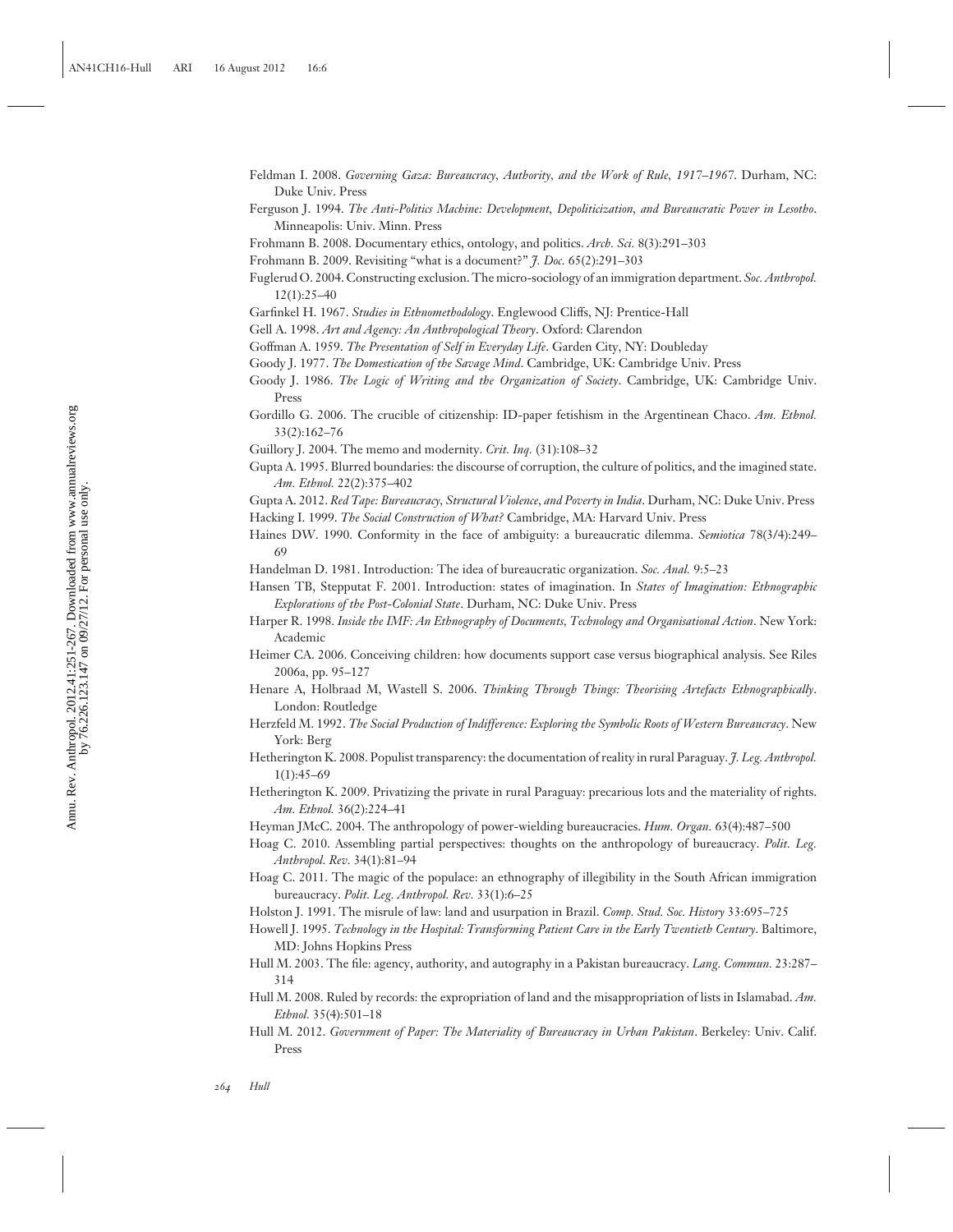- Jacob M-A. 2007. Form-made persons: consent forms as consent's blind spot. *Polit. Leg. Anthropol. Rev.* 30(2):249–68
- James EC. 2004. The political economy of "trauma" in Haiti in the democratic era of insecurity. *Cult. Med. Psychiatry* 28:127–49
- Kafka B. 2009. Paperwork: the state of the discipline. *Book Hist.* 12:340–53
- Keane W. 2003. Semiotics and the social analysis of things. *Lang. Commun.* 23:409–25
- Kelly T. 2006. Documented lives: fear and the uncertainties of law during the second Palestinian intifada. *J. R. Anthropol. Inst.* 12:89–107
- Komito L. 2009. The culture of paper, information and power: an Irish example. *Anthropol. Action* 16(1): 41–55
- Latour B. 1990. Drawing things together. In *Representation in Scientific Practice*, ed. M Lynch, S Woolgar, pp. 19–68. Cambridge, MA: MIT Press
- Latour B. 1996. *Aramis, or the Love of Technology*. Cambridge, MA: Harvard Univ. Press
- Latour B. 1999. *Pandora's Hope*. Cambridge, MA: Harvard Univ. Press
- Latour B. 2005. *Reassembling the Social*. Oxford: Oxford Univ. Press
- Lévi-Strauss C. 1973 [1955]. *Tristes Tropiques*. Transl. J Weightman, D Weightman. New York: MacMillan
- Levy DM. 2001. *Scrolling Forward: Making Sense of Documents in the Digital Age*. New York: Arcade
- Li F. 2009. Documenting accountability: environmental impact assessment in a Peruvian mining project. *Polit. Leg. Anthropol. Rev.* 32(2):218–36
- Lund S. 2001. Bequeathing and quest: processing personal identification papers in bureaucratic spaces (Cuzco, Peru). *Soc. Anthropol.* 9:3–24
- Lyons J. 1995. *Linguistic Semantics*. Cambridge, UK: Cambridge Univ. Press
- Malkki L. 1995. *Purity and Exile: Violence, Memory, and National Cosmology among Hutu Refugees in Tanzania*. Chicago: Univ. Chicago Press
- Manovich L. 2001. *The Language of New Media*. Cambridge, MA: MIT Press
- Mathews AS. 2008. State making, knowledge, and ignorance: translation and concealment in Mexican forestry institutions. *Am. Anthropol.* 110(4):484–94
- Maurer B. 2005. Due diligence and reasonable man, offshore. *Cult. Anthropol.* 20(4):474–505
- Mazzarella W. 2006. Internet X-ray: e-governance, transparency, and the politics of immediation in India. *Public Cult.* 18:473–505
- Mazzarella W. 2010. Beautiful balloon: the digital divide and the charisma of the new media in India. *Am. Ethnol.* 37(4):783–804
- Messick B. 1993. *The Calligraphic State*. Berkeley: Univ. Calif. Press
- Miller D. 1987. *Material Culture and Mass Consumption*. Cambridge, MA: Basil Blackwell
- Miller D, ed. 2005. *Materiality*. Durham, NC: Duke Univ. Press
- Mitchell T. 1999. Society, economy, and the state effect. In *State/Culture: State-Formation after the Cultural Turn*, ed. G Steinmetz, pp. 76–97. Ithaca: Cornell Univ. Press
- Mitchell T. 2002. *Rule of Experts: Egypt, Techno-Politics, Modernity*. Berkeley: Univ. Calif. Press
- Mol A. 2002. *The Body Multiple: Ontology in Medical Practice*. Durham, NC: Duke Univ. Press
- Navaro-Yashin Y. 2007. Make-believe papers, legal forms and the counterfeit: affective interactions between documents and people in Britain and Cyprus. *Anthropol. Theory* 7(1):79–98
- Ong W. 1982. *Orality and Literacy*. London: Routledge
- Oppenheim R. 2008. *Kyonju Things: Assembling Place*. Ann Arbor, MI: Univ. Mich. Press
- Orlikowski W, Yates J. 1994. Genre repertoire: the structuring of communicative practices in organizations. *Admin. Sci. Q.* 39(4):541–74
- Pellegram A. 1998. The message in paper. In *Material Cultures: Why Some Things Matter*, ed. D Miller. pp. 103–120. Chicago: Univ. Chicago Press
- Pletsch C. 1981. The three worlds, or the division of social scientific labor circa 1950–1975. *Comp. Stud. Soc. Hist.* 23(4):565–90
- Poole D. 2004. Between threat and guarantee: justice and community in the margins of the Peruvian state. See Das & Poole 2004a, pp. 67–81
- Rabinow P. 1996. *Essays on the Anthropology of Reason*. Princeton, NJ: Princeton Univ. Press.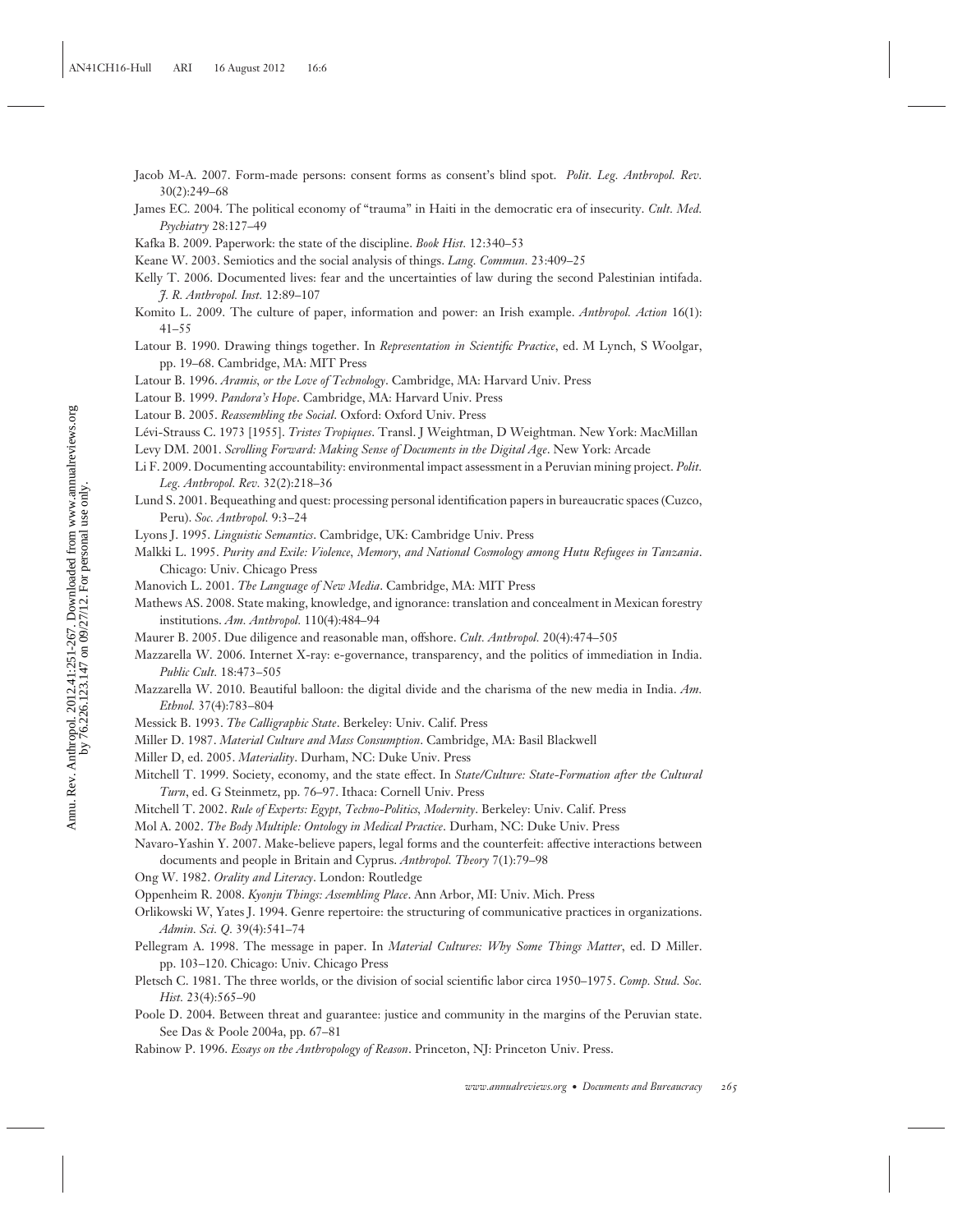Reed A. 2006. Documents unfolding. See Riles 2006a, pp. 158–77

- Rhodes L. 2004. *Total Confinement: Madness and Reason in the Maximum Security Prison.* Berkeley: Univ. Calif. Press
- Riles A. 1998. Infinity within the brackets. *Am. Ethnol.* 25(3):378–98
- Riles A. 2000. *The Network Inside Out*. Ann Arbor: Univ. Mich. Press
- Riles A, ed. 2006a. *Documents: Artifacts of Modern Knowledge*. Ann Arbor: Univ. Mich. Press
- Riles A. 2006b. Introduction: in response. See Riles 2006a, pp. 1–38
- Sampson S. 1983. Bureaucracy and corruption as anthropological problems: a case study from Romania. *Folk* 25:63–96
- Schwartzman H. 1989. *The Meeting: Gatherings in Organizations and Communities*, *Ethnography in Organizations.* New York: Plenum
- Schwartzman HB. 1993. *Ethnography in Organizations*. New York: Sage
- Scott J. 1998. Seeing Like a State: How Certain Schemes to Improve the Human Condition Have Failed. New Haven, CT: Yale Univ. Press
- Sellen AJ, Harper RHR. 2002. *The Myth of the Paperless Office*. Cambridge, MA: MIT Press
- Shannon J. 2007. Informed consent: documenting the intersection of bureaucratic regulation and ethnographic practice. *Polit. Leg. Anthropol. Rev.* 30(2):229–48
- Sharma A, Gupta A. 2006. Introduction: Rethinking theories of the State in the age of globalization. In *The Anthropology of the State*, ed. A Sharma, A Gupta, pp. 1–41. Oxford: Blackwell
- Silverstein M, Urban G. 1996. The natural history of discourse. In *Natural Histories of Discourse*, ed. M Silverstein, G Urban, pp. 1–17. Chicago: Univ. Chicago Press
- Smith BC. 1996. *On the Origin of Objects*. Cambridge, MA: MIT Press
- Stoler A. 2009.*Along the Archival Grain: Epistemic Anxieties and Colonial Common Sense*. Princeton, NJ: Princeton Univ. Press
- Strathern M. 1991. *Partial Connections*. ASAO Spec. Publ. 3. Savage, MD: Rowman and Littlefield
- Strathern M. 1999. *Property, Substance, Effect: Anthropological Essays on Persons and Things*. London: Athlone
- Strathern M, ed. 2000a. *Audit Cultures: Anthropological Studies in Accountability, Ethics, and the Academy.* London: Routledge
- Strathern M. 2000b. The tyranny of transparency. *Br. Educ. Res. Bur.* 23(3):309–21
- Strathern M. 2005. Robust knowledge and fragile futures. In *Global Assemblages: Technology, Politics, and Ethics as Anthropological Problems*, ed. A Ong, SJ Collier, pp. 464–81. Malden, MA: Blackwell
- Strathern M. 2006. Bullet-proofing: a tale from the United Kingdom. See Riles 2006a, pp. 181–205
- Street A. 2011. Artefacts of not-knowing: the medical record, the diagnosis and the production of uncertainty in Papua New Guinean biomedicine. *Soc. Stud. Sci.* 41:815–34
- Tarlo E. 2001. Paper truths: the emergency and slum clearance through forgotten files. In *The Everyday State* and Modern India, ed. CJ Fuller, V Bénéï, pp. 68-90. New Dehli: Soc. Sci. Press
- Tarlo E. 2003. *Unsettling Memories: Narratives of the Emergency in Delhi.* Berkeley: Univ. Calif. Press
- Ticktin M. 2006. Where ethics and politics meet: the violence of humanitarianism in France. *Am. Ethnol*. 33(1):33–49
- Verdery K. 1994. The elasticity of land: problems of property restitution in Transylvania. *Slav. Rev.* 53(4):1071– 109
- Verdery K. 2003. *The Vanishing Hectare: Property and Value in Postsocialist Transylvania*. Ithaca, NY: Cornell Univ. Press
- Vismann C. 2008. *Files: Law and Media Technology*. Transl. G Withrop-Young. Stanford, CA: Stanford Univ. Press
- Weber M. 1978. *Economy and Society*. Berkeley: Univ. Calif. Press
- West H. 2003. Who rules us now? Identity tokens, sorcery, and other metaphors in the 1994 Mozambican elections. In *Transparency and Conspiracy: Ethnographies of Suspicion in the New World Order*, ed. H West, T Sanders, pp. 92–124. Durham, NC: Duke Univ. Press
- Woolard KA. 1998. Introduction: language ideology as a field of inquiry. In *Language Ideologies: Practice and Theory*, ed. BB Schieffelin, KA Woolard, PV Kroskrity, pp. 3–47. Oxford: Oxford Univ. Press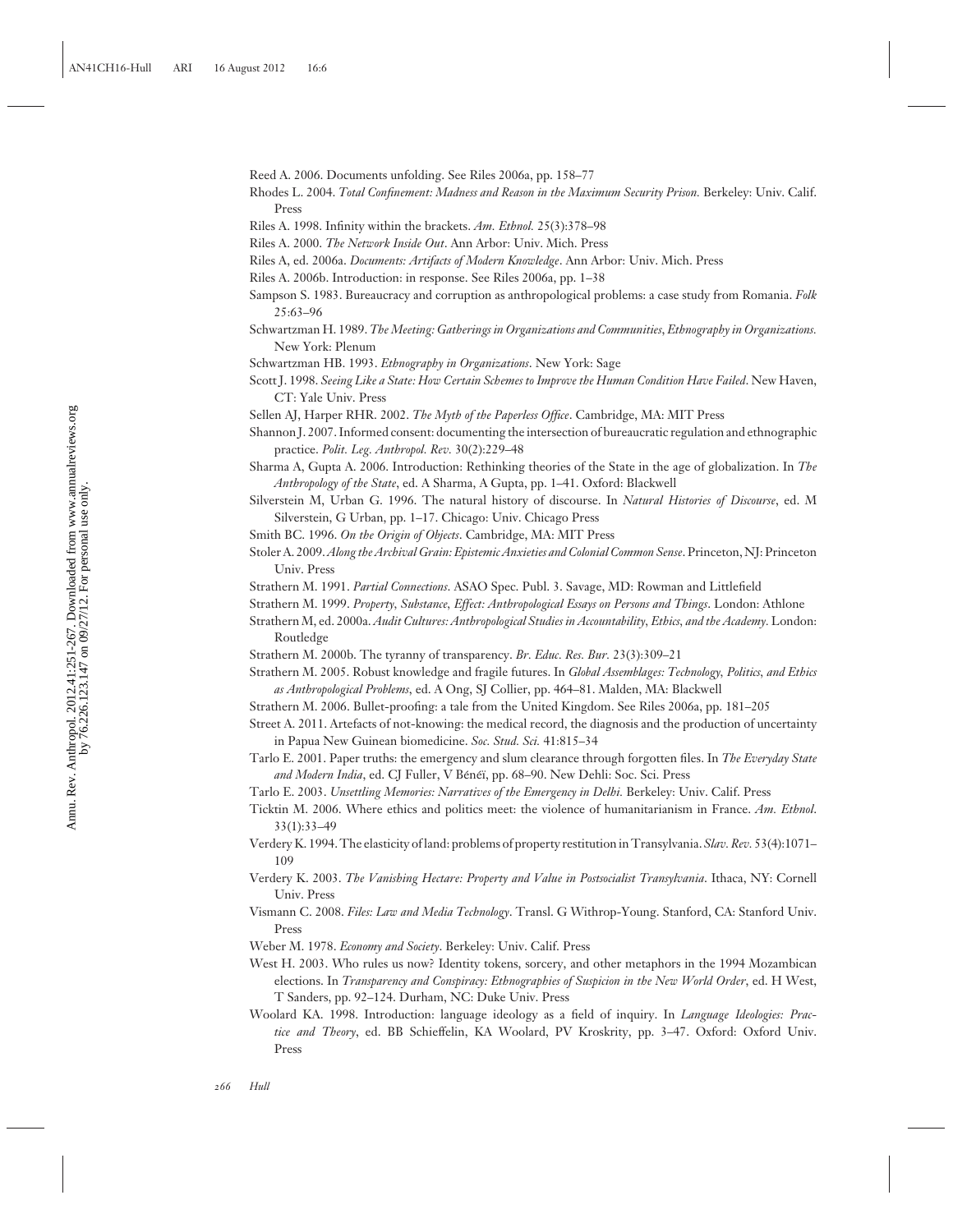- Wright S. 1994. Culture in anthropology and organizational studies. In *Anthropology of Organizations.* London: Routledge
- Yates J. 1989. *Control through Communication: The Rise of System in American Management*. Baltimore, MD: Johns Hopkins Univ. Press
- Yates J, Orlikowski WJ, Rennecker J. 1997. Collaborative genres for collaboration: genre systems in digital media. *Proc. Annu. Hawaii. Int. Conf. Syst. Sci., 30th.*, 7–10 Jan., Maui. Washington, DC: IEEE Comput. Soc. Press
- Yngvesson B, Coutin SB. 2006. Backed by papers: undoing persons, histories, and return. *Am. Ethnol.* 33(2):177–90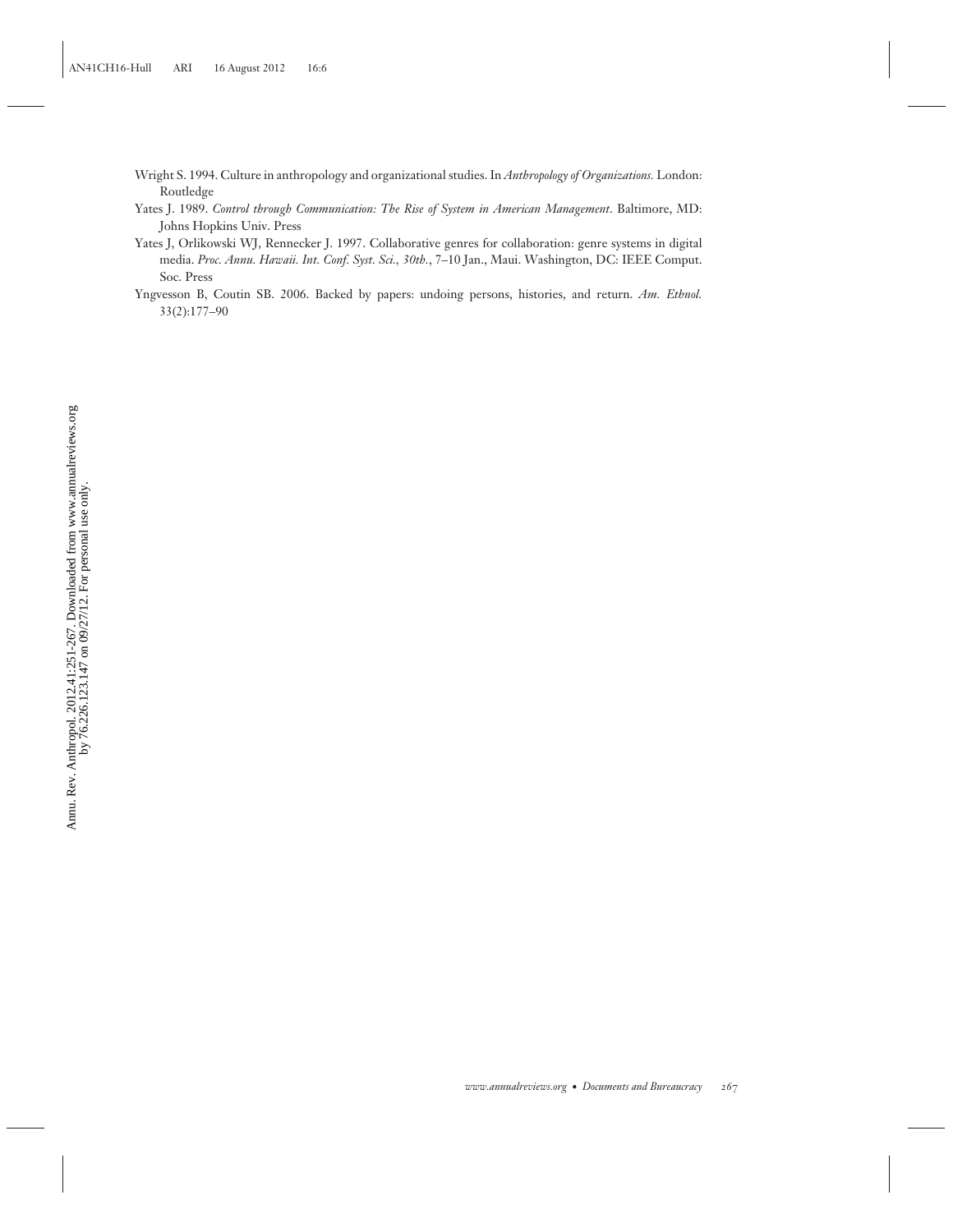# $\overline{\text{R}}$

**Annual Review of Anthropology**

## Contents Volume 41, 2012

### **Prefatory Chapter**

| Ancient Mesopotamian Urbanism and Blurred Disciplinary Boundaries                                                                          |
|--------------------------------------------------------------------------------------------------------------------------------------------|
| Archaeology                                                                                                                                |
| The Archaeology of Emotion and Affect                                                                                                      |
| The Archaeology of Money                                                                                                                   |
| Phenomenological Approaches in Landscape Archaeology                                                                                       |
| Paleolithic Archaeology in China                                                                                                           |
| Archaeological Contributions to Climate Change Research:<br>The Archaeological Record as a Paleoclimatic<br>and Paleoenvironmental Archive |
| Colonialism and Migration in the Ancient Mediterranean                                                                                     |
| Archaeometallurgy: The Study of Preindustrial Mining and Metallurgy                                                                        |
| Rescue Archaeology: A European View                                                                                                        |
| <b>Biological Anthropology</b>                                                                                                             |
| Energetics, Locomotion, and Female Reproduction:<br>Implications for Human Evolution                                                       |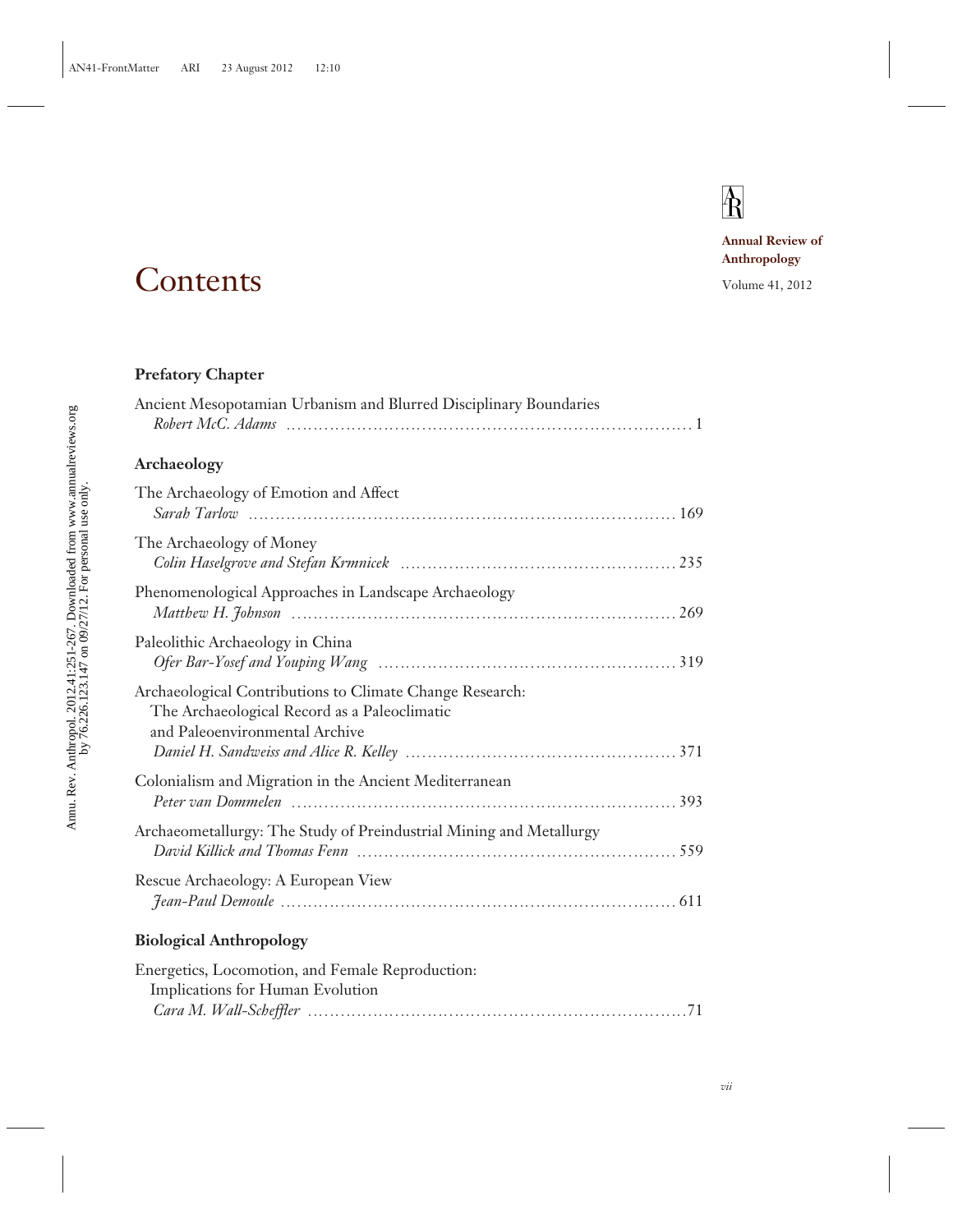| Ethnoprimatology and the Anthropology of the<br>Human-Primate Interface                                                                                        |
|----------------------------------------------------------------------------------------------------------------------------------------------------------------|
| Human Evolution and the Chimpanzee Referential Doctrine                                                                                                        |
| Chimpanzees and the Behavior of Ardipithecus ramidus                                                                                                           |
| Evolution and Environmental Change in Early Human Prehistory<br>Richard Potts (and Table 151) Richard Potts (and Table 151)                                    |
| Primate Feeding and Foraging: Integrating Studies<br>of Behavior and Morphology                                                                                |
| Madagascar: A History of Arrivals, What Happened,<br>and Will Happen Next                                                                                      |
| Maternal Prenatal Nutrition and Health in Grandchildren<br>and Subsequent Generations<br>E. Susser, J.B. Kirkbride, B.T. Heijmans, J.K. Kresovich, L.H. Lumey, |
| <b>Linguistics and Communicative Practices</b>                                                                                                                 |
|                                                                                                                                                                |
| Media and Religious Diversity                                                                                                                                  |
| Three Waves of Variation Study: The Emergence of Meaning<br>in the Study of Sociolinguistic Variation                                                          |
| Documents and Bureaucracy                                                                                                                                      |
| The Semiotics of Collective Memories                                                                                                                           |
| Language and Materiality in Global Capitalism                                                                                                                  |
| Anthropology in and of the Archives: Possible Futures<br>and Contingent Pasts. Archives as Anthropological Surrogates                                          |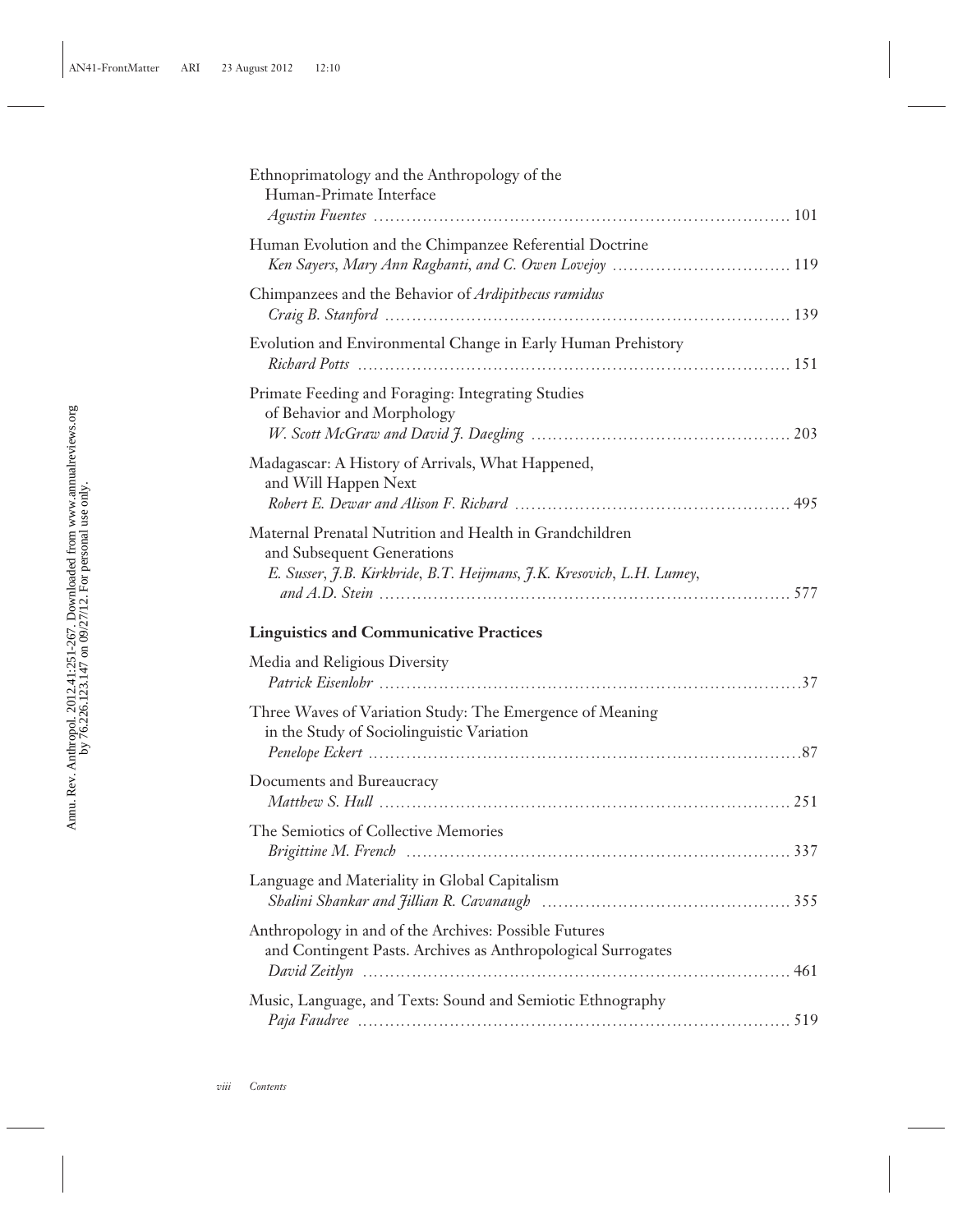## **International Anthropology and Regional Studies**

| Contemporary Anthropologies of Indigenous Australia                                               |  |
|---------------------------------------------------------------------------------------------------|--|
| The Politics of Perspectivism                                                                     |  |
| Anthropologies of Arab-Majority Societies                                                         |  |
| <b>Sociocultural Anthropology</b>                                                                 |  |
| Lives With Others: Climate Change and Human-Animal Relations                                      |  |
| The Politics of the Anthropogenic                                                                 |  |
| Objects of Affect: Photography Beyond the Image                                                   |  |
| Sea Change: Island Communities and Climate Change                                                 |  |
| Enculturating Cells: The Anthropology, Substance, and Science<br>of Stem Cells                    |  |
| Diabetes and Culture                                                                              |  |
| Toward an Ecology of Materials                                                                    |  |
| Sport, Modernity, and the Body<br>Niko Besnier and Susan Brownell (Matterian Communication and 43 |  |
| Theme I: Materiality                                                                              |  |
| Objects of Affect: Photography Beyond the Image                                                   |  |
| The Archaeology of Money                                                                          |  |
| Documents and Bureaucracy                                                                         |  |
| Phenomenological Approaches in Landscape Archaeology                                              |  |